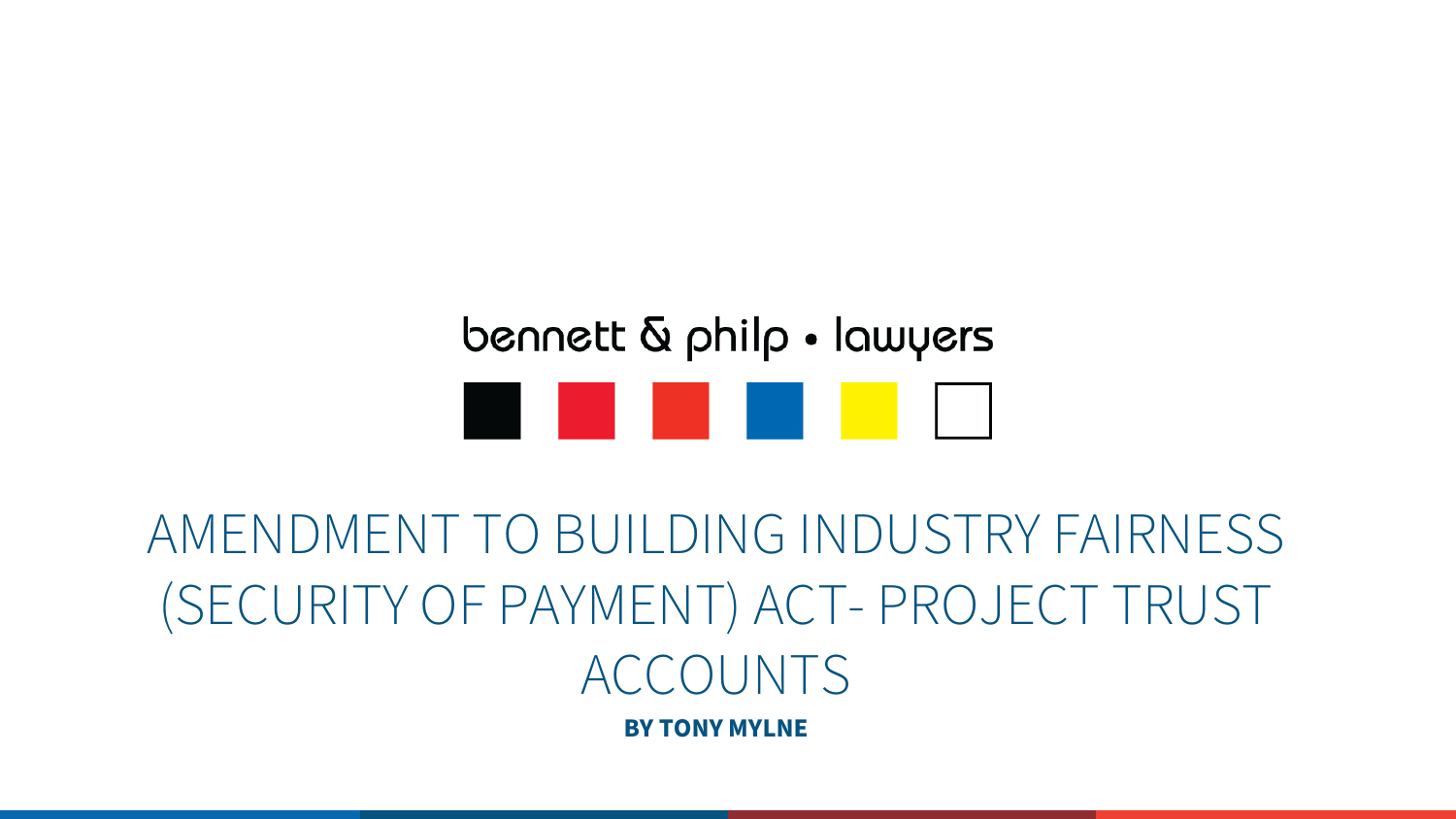

- Overview and History
- Phases of Introduction
- Who do Trusts Apply To?
- Which contracts exempt?
- When is amount liable to be paid to subcontractor?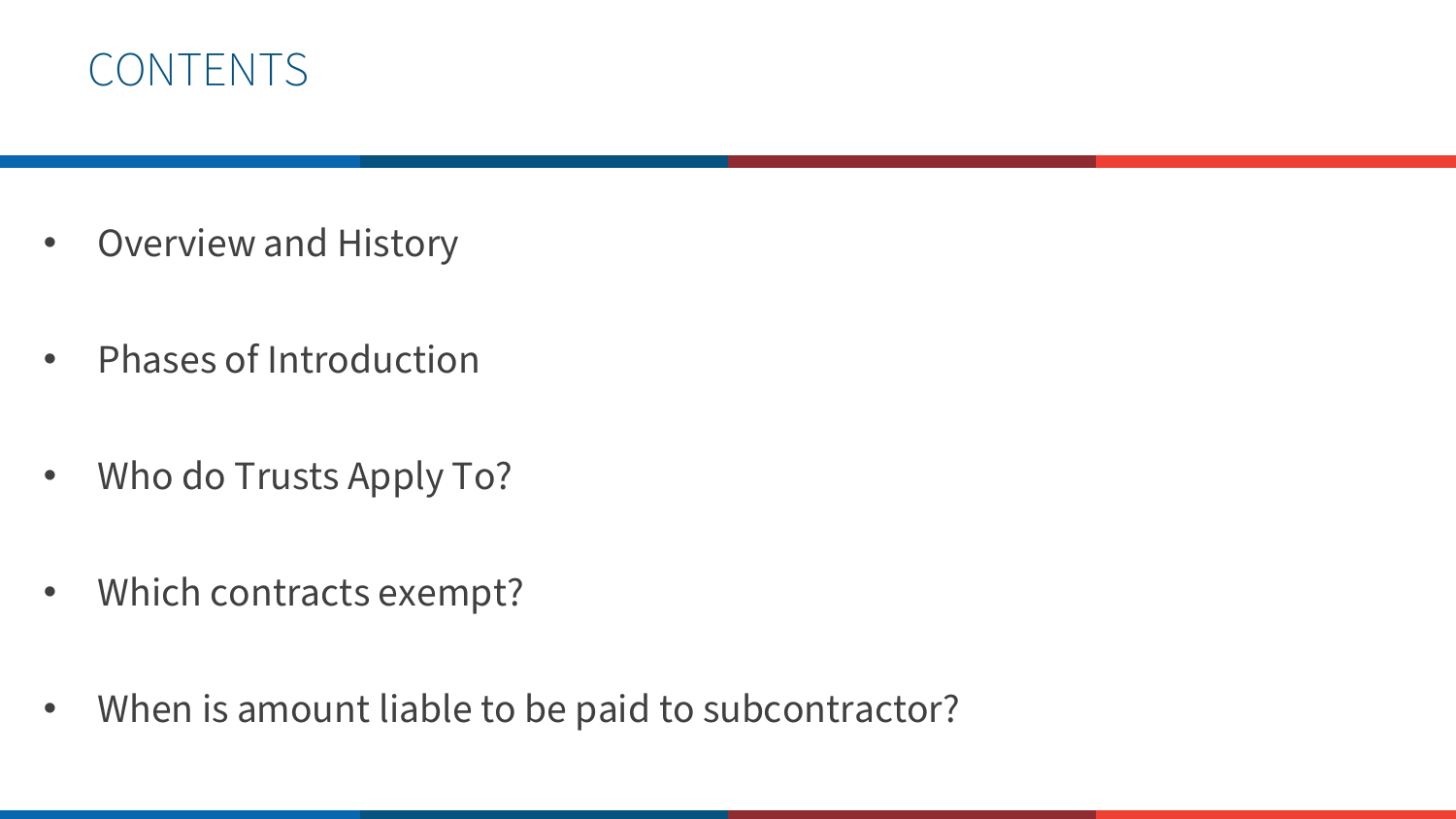

- Statutory Trusts Administration, Deposits, Payments, Dissolution, Shortfall, Notices
- Retention Trust Account, Admin, Charges
- Training
- Powers obligations and restrictions on Trustees
- QBCC powers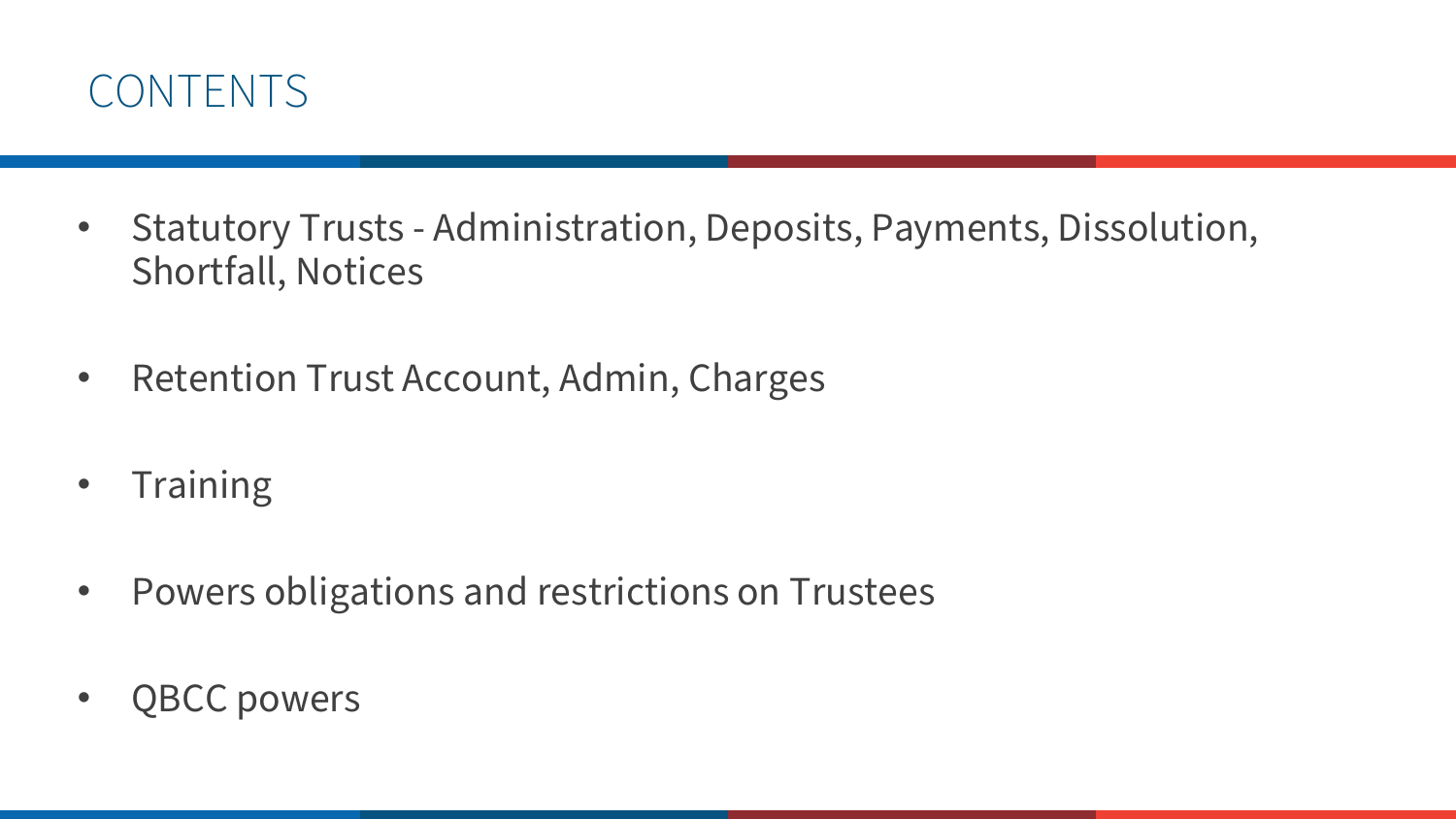### CONTENTS

- Security under PPSA
- Personnel liability of executives
- Amendments S75 Supporting statements
- Withholding payment
- Charges over property
- Amendments to Security of Payment Provisions and QBCC Act, s42E, Excluded no site supervisors licence, complex claims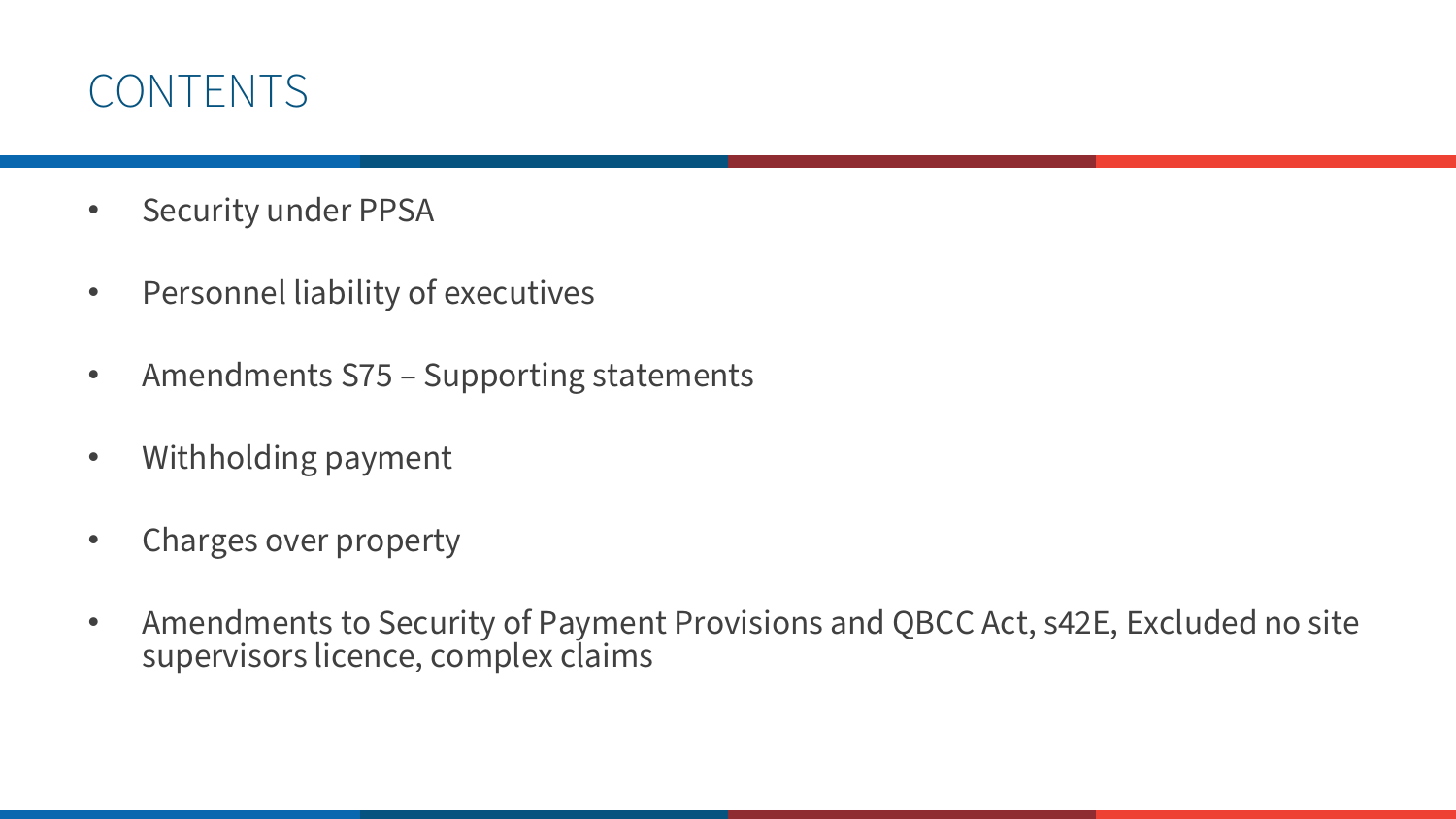#### OVERVIEW AND HISTORY

- Original Act Dec 2017 PBA provisions applied to State or State Authority (excluded Local Governments) contracts from 1 March 2018 between \$1 Million and \$10 Million with more than 50% building works, not being residential except if more than 3 or more living units, and not being maintenance
- Evaluation provided to government March 2019
- Government responded November 2019 and released Bill for consultation 5 Feb 2020
- Submissions closed 26 Feb and Committee stages reported to Parliament 20 March
- Expected to pass last week in April to commence phase 2 of reforms by 1 July 2020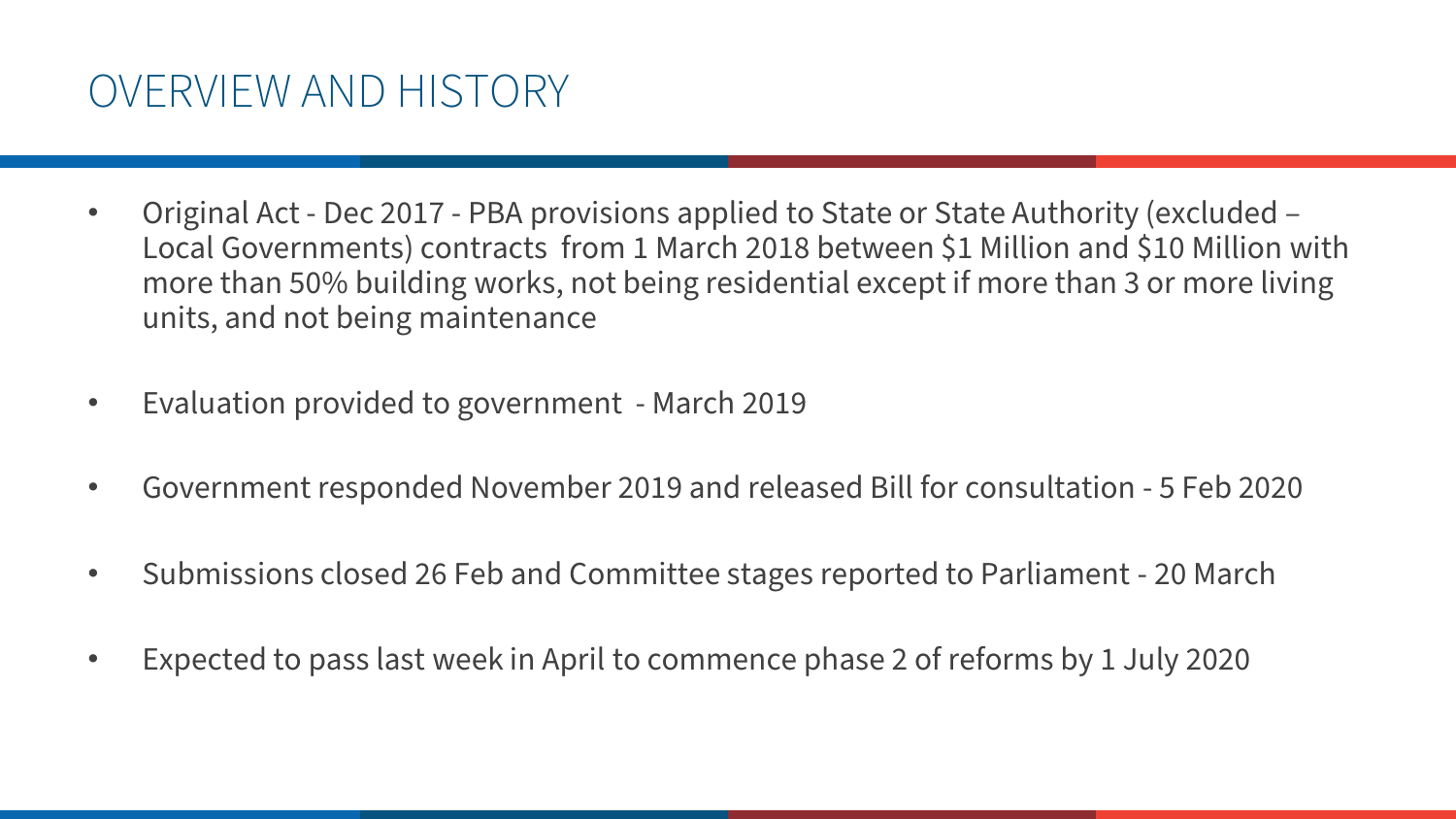### PHASES OF INTRODUCTION

- Phase 2A from 1 July 2020 extends to include State Government Department and Hospital and Health Service (HHS) exceeding \$10 Million excluding GST or over (excludes Local Government and State Government Authorities)
- Phase 2B from 1 July 2021 extends to private projects, State Authority and Local Government, exceeding \$10 Million excluding GST or over
- Phase 3 from 1 January 2022 extends to private projects, Local Government and State Authority in the range of \$3 million - \$10 Million excluding GST
- Phase 4 from 1 July 2022 extends to private projects, Local Government and State Authority in the range of \$1 million -<br>\$3 million excluding GST

#### **Transitional**

- Phase 2A won't apply if tender commenced before 1 July 2020 current phases will apply but can transition to new trust account regime within 6 months
- Balance of phases depends when the contract is entered into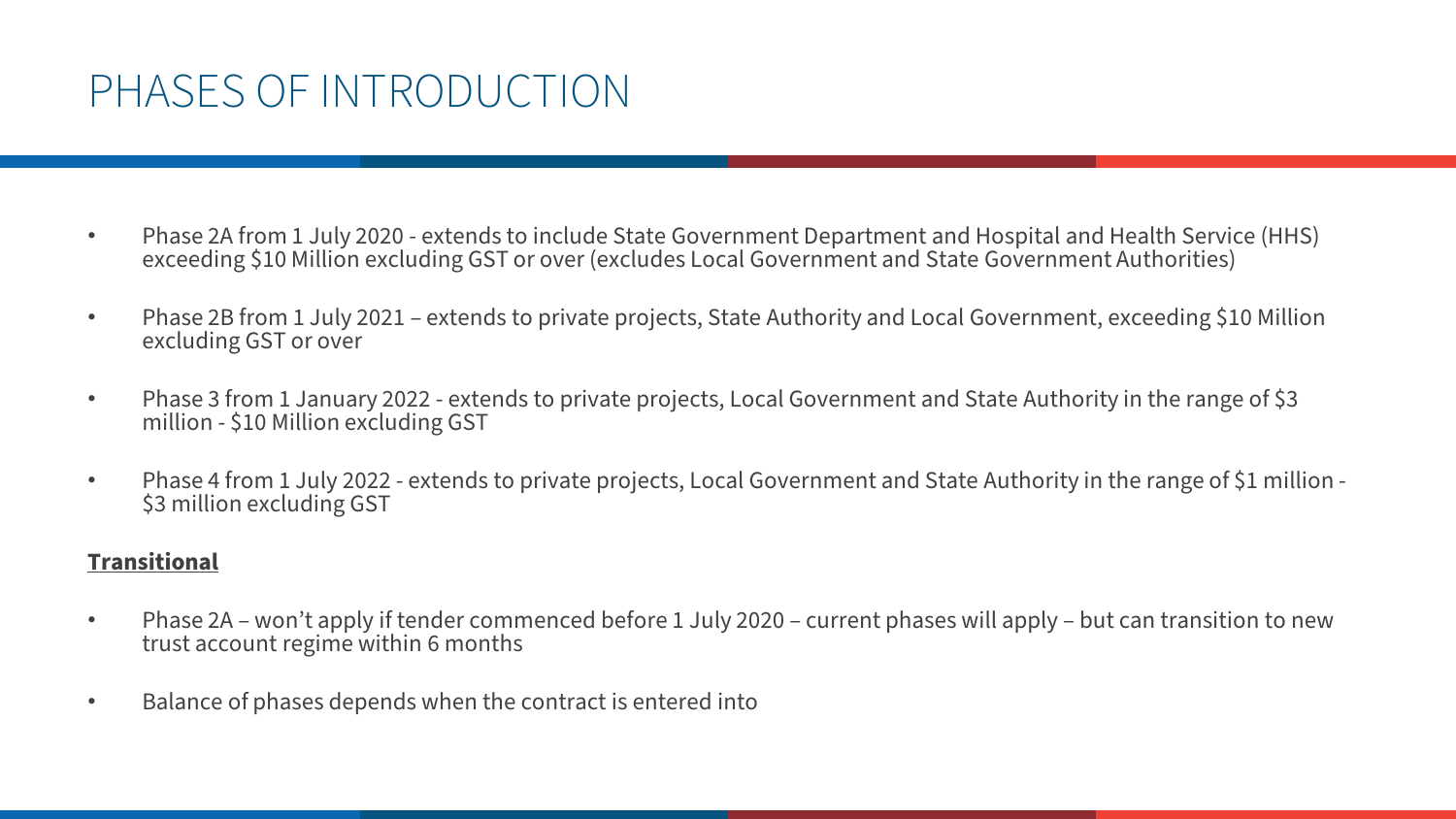### WHO DO TRUSTS APPLY TO?

- Does not apply to drilling, extraction of oil and natural gas, constructing underground works for the purposes of mining and work prescribed by regulation
- There will be a minimum contract price prescribed by the regs to apply (\$20,000 \$50,000)
- Must be 50% of contract price project trust work = supposed to align closely with Building Work definition QBCC Act and fixed structure – not necessarily building with 4 walls **BUT** actually broader – closer to "construction work" – SOP provision
- Committee wants review to ensure broader coverage of contracts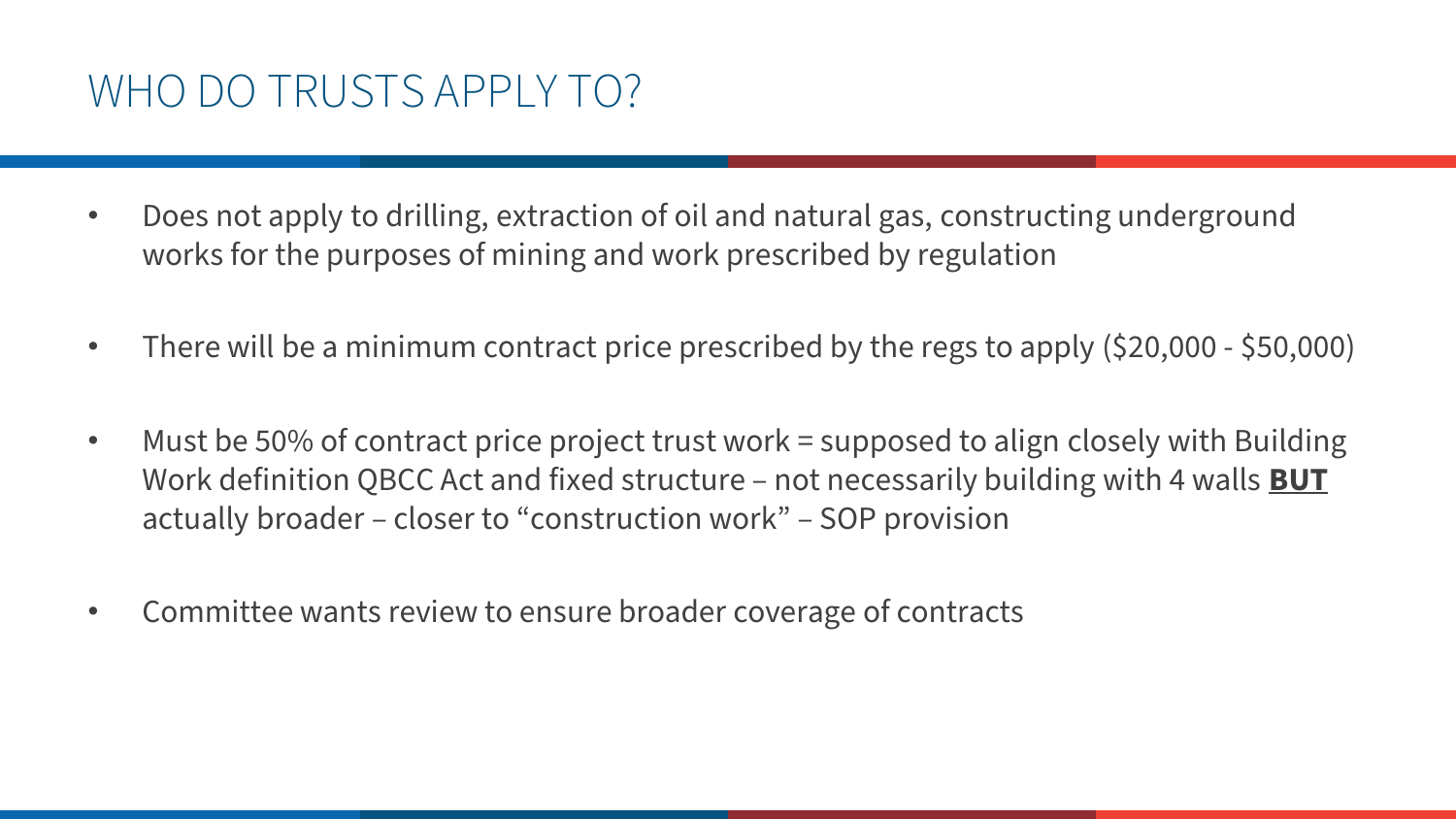### WHO DO TRUSTS APPLY TO? CONTINUED….

- Related entities and "Super Subcontractor"
- Multiple contracts at same or adjacent sites
- Principle no longer has viewing rights and step in ability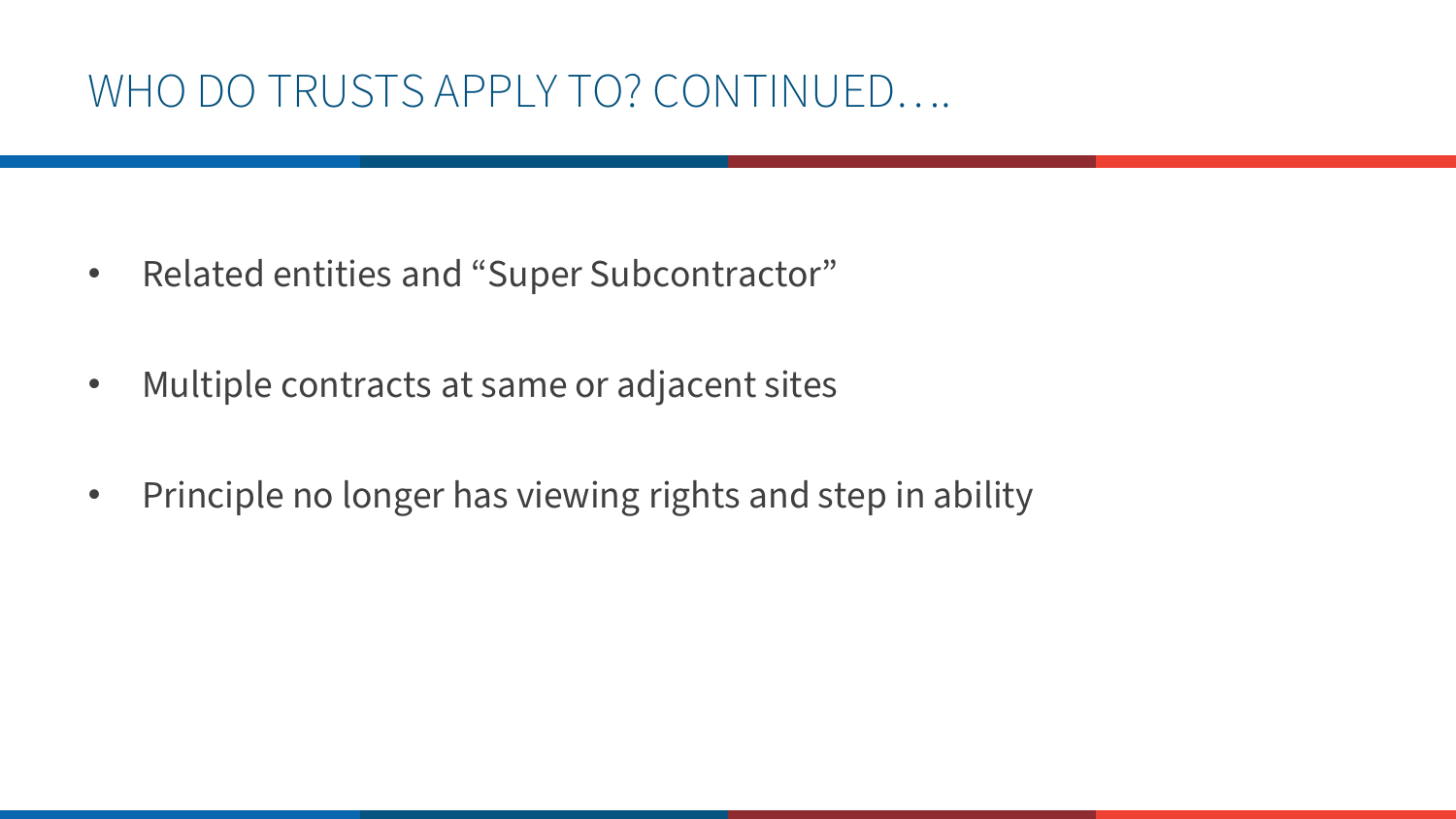### WHICH CONTRACTS ARE EXEMPT?

- Does not apply to small scale residential construction work for less than three living units
- Does not apply to maintenance work
- Others as prescribed
- Does not apply to administrative, supervisory and advisory (building work services)
- Contracts less than 90 days, between when would have needed trust to practical completion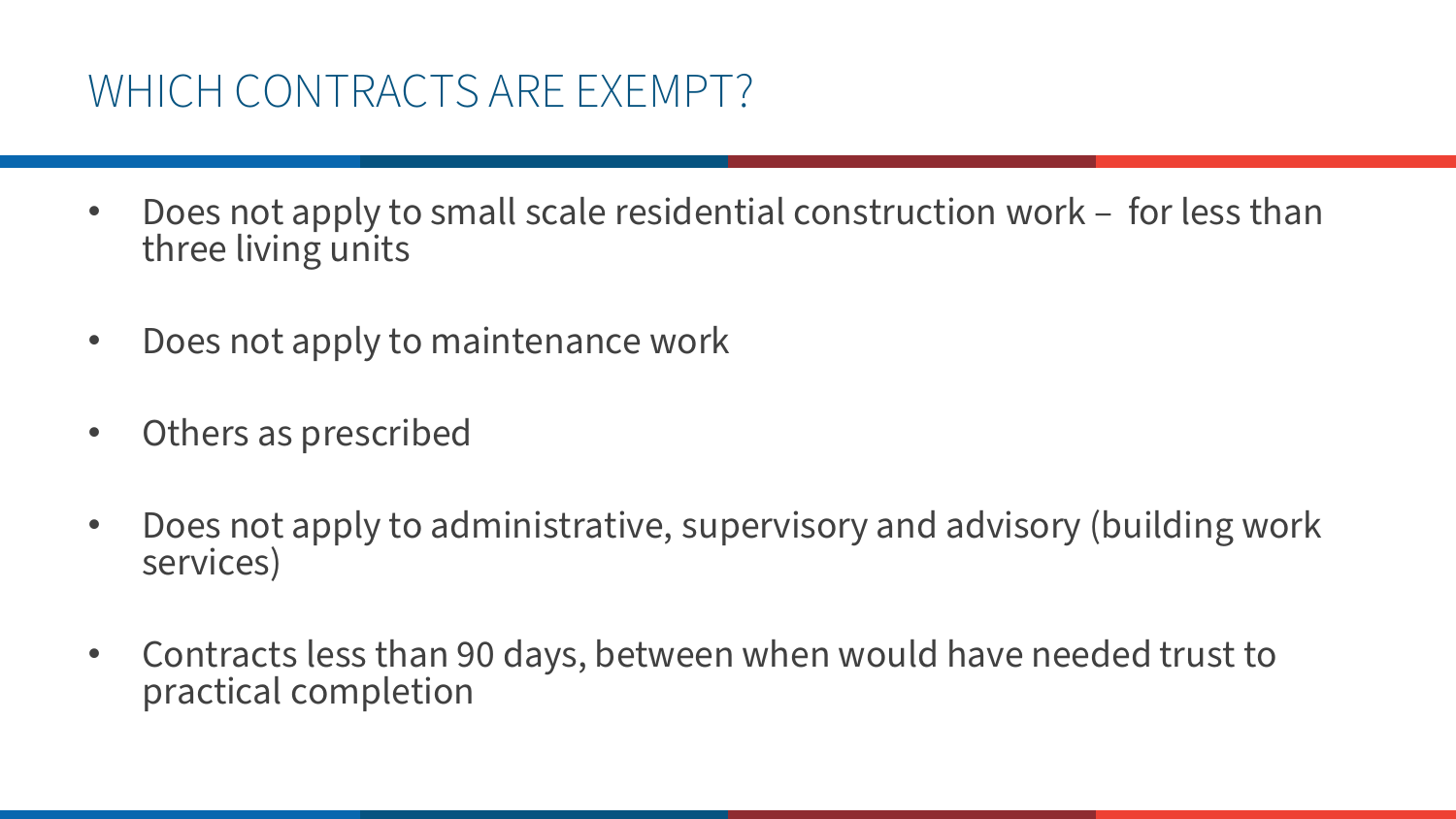#### WHEN IS THE AMOUNT LIABLE TO BE PAID TO THE SUBCONTRACTOR?

- Due under contract, or certified or assessed
- Payment schedule received for
- Default in delivery of payment schedule
- Payment required by adjudication
- Amount determined by final and binding dispute resolution process
- Amount payable by court order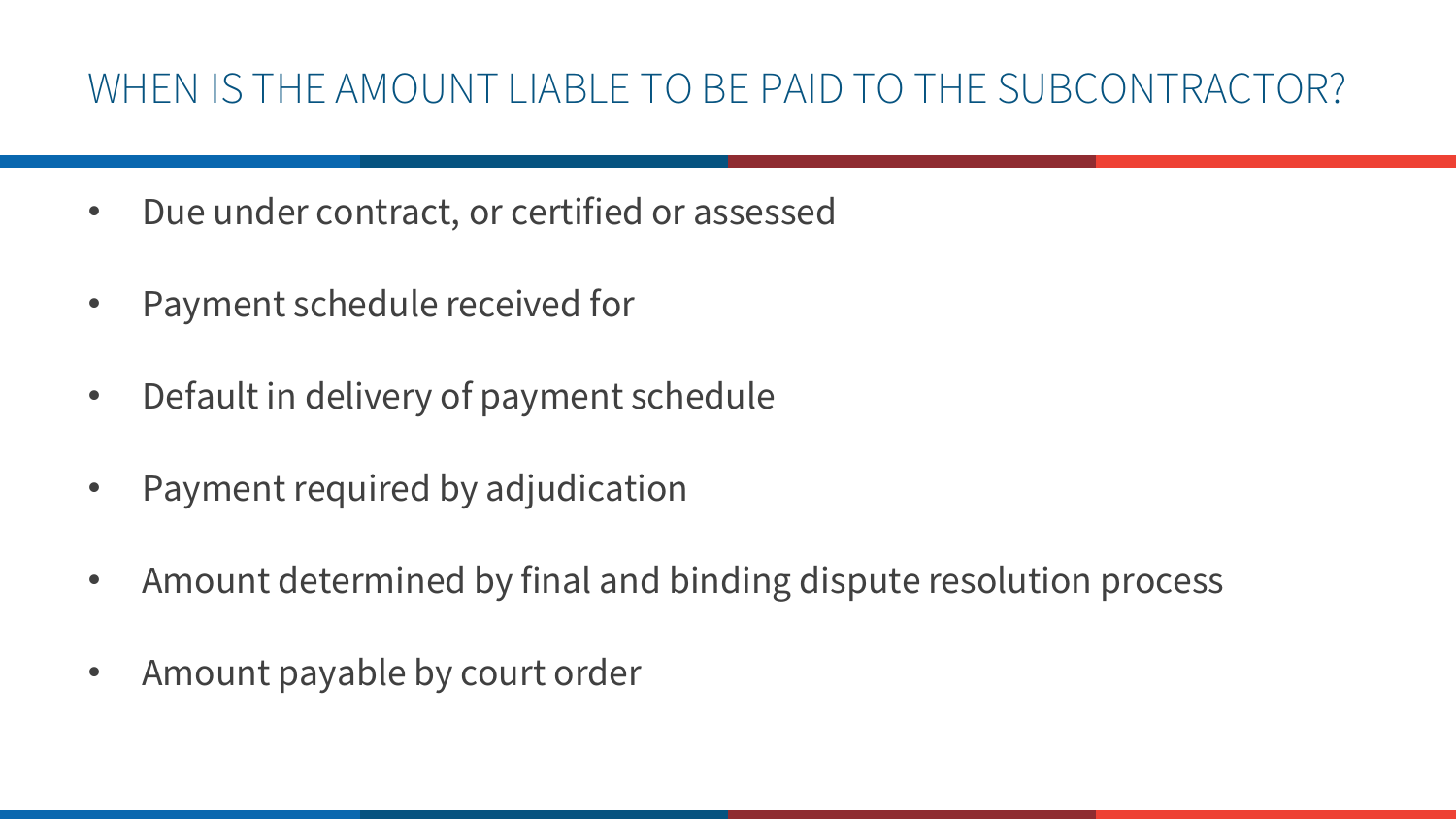#### STATUTORY TRUSTS – ADMINISTRATION - DEPOSITS, PAYMENTS, DISSOLUTION, SHORTFALL, NOTICES

- S18 head contractor must open Trust Account within 20 business days after it enters first subcontract - **500 penalty units**
- Account must not be a virtual account, with own BSB account number and be with an approved financial institution (approved by QBCC Commissioner)
- Must be an electronic record of transactions **500 penalty units**
- Within 5 business days of opening , changing name, closing or transferring the account , have to notify Commissioner, - 200 penalty units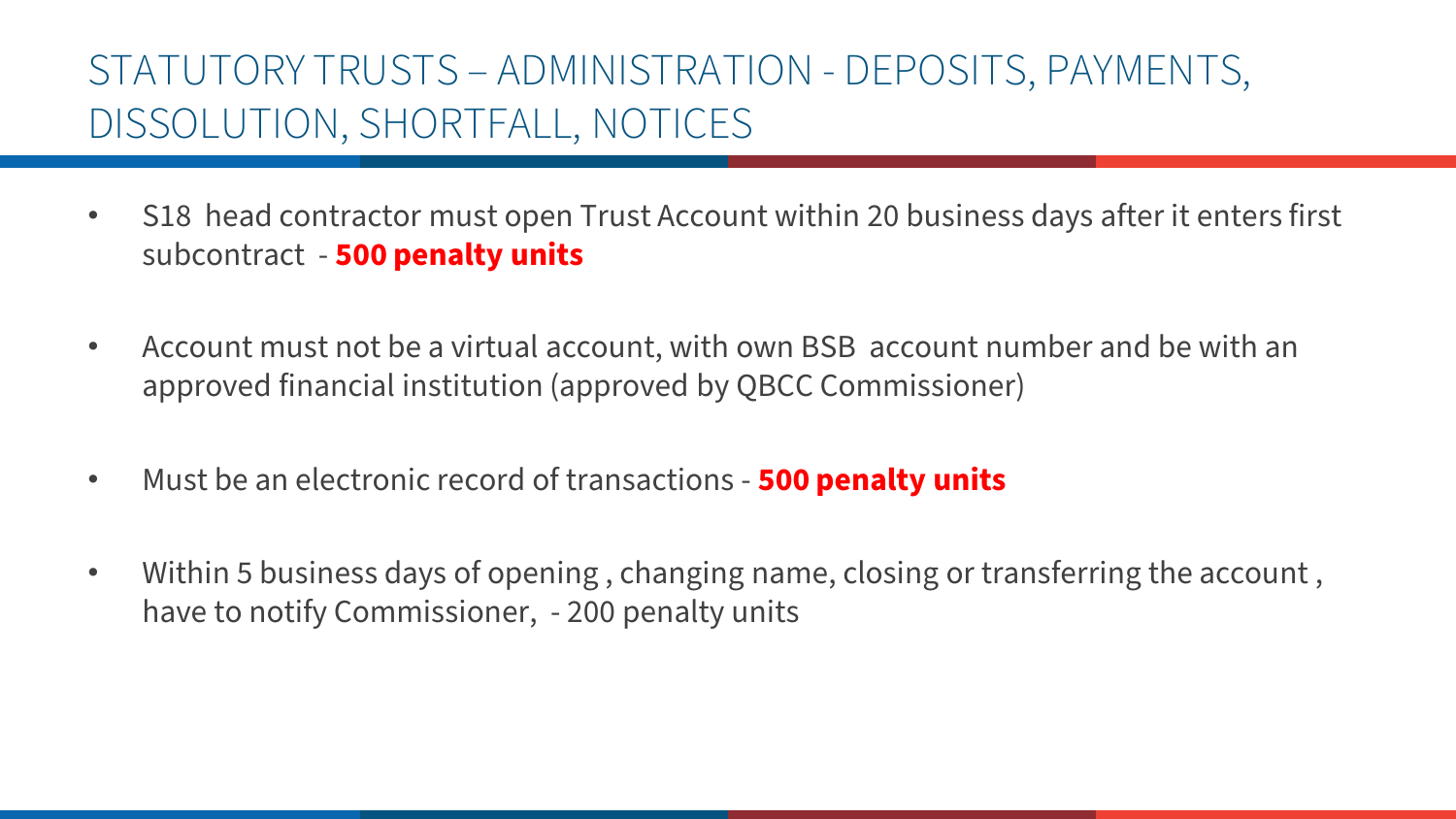#### STATUTORY TRUSTS – ADMINISTRATION - DEPOSITS, PAYMENTS, DISSOLUTION, SHORTFALL, NOTICES

- Beneficiaries advised of any changes
- Any Payment by principal reducing the unpaid portion of contract price has to be made to trust account (some exceptions - payment into court, amount subject to a withholding request, amount subject to a subbies charge
- If contractor receives funds must deposit to trust account as soon as practical **max penalty imprisonment 2 years**
- No other monies are to be paid into trust max penalty **1 year imprisonment**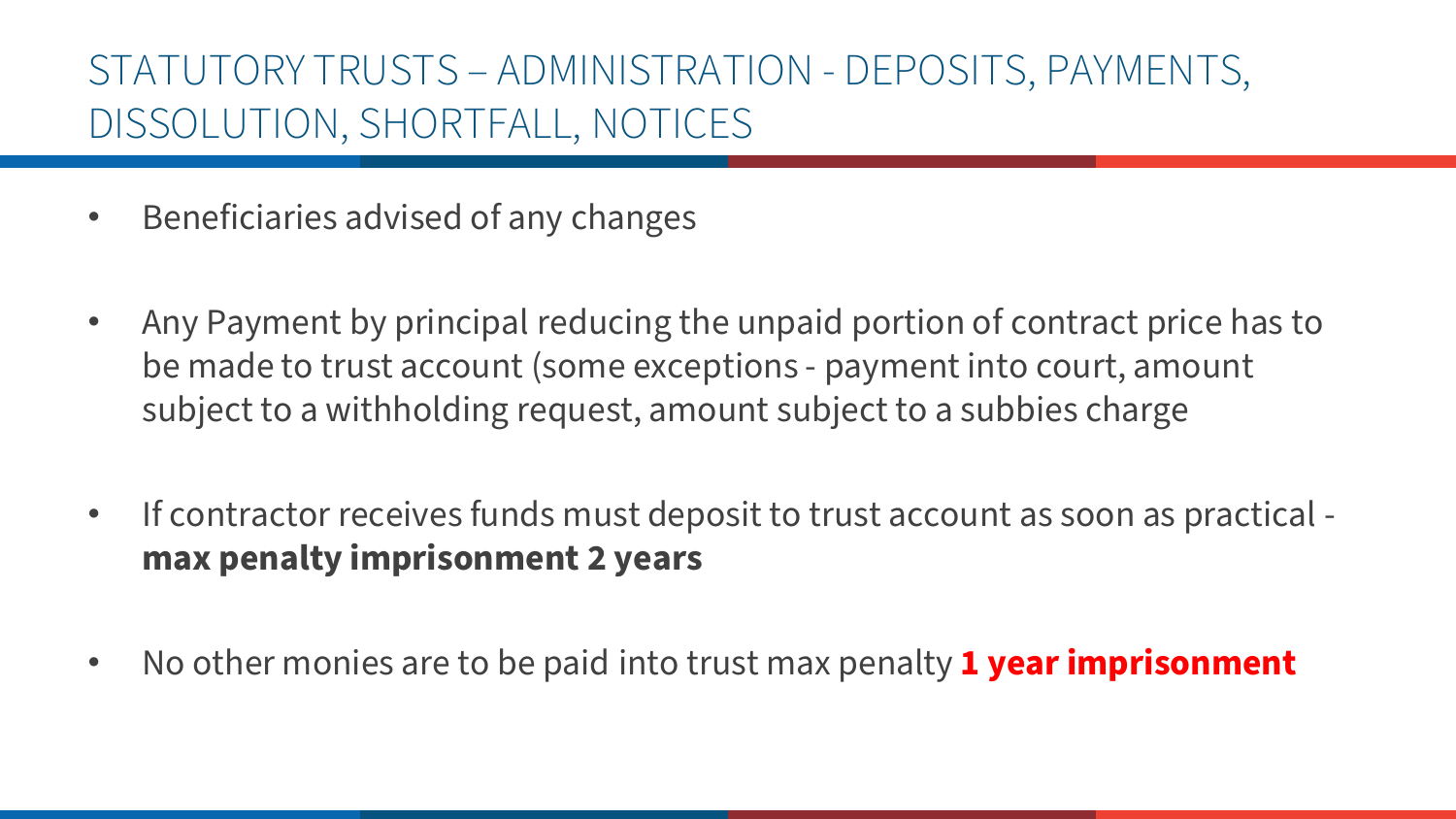#### STATUTORY TRUSTS – ADMINISTRATION - DEPOSITS, PAYMENTS, DISSOLUTION, SHORTFALL CONTINUED…

- All payments to subcontractor beneficiary is to be done through trust **1 years imprisonment**
- No payments other than to subcontractor in priority, then trustee, retention amounts to retention trust, or payments in accordance with court order or adjudication, **returning funds in error paid in by principal – 300 penalty units, 2yrs and a further 300 penalty units and 2years if not repaid as soon as practicable**
- S51, if insufficient funds to pay amount due?— requires deficiency to be made up by Trustee and notify Commissioner
- S20C If no shortfall makeup subcontractors are to paid proportionately Commissioner notified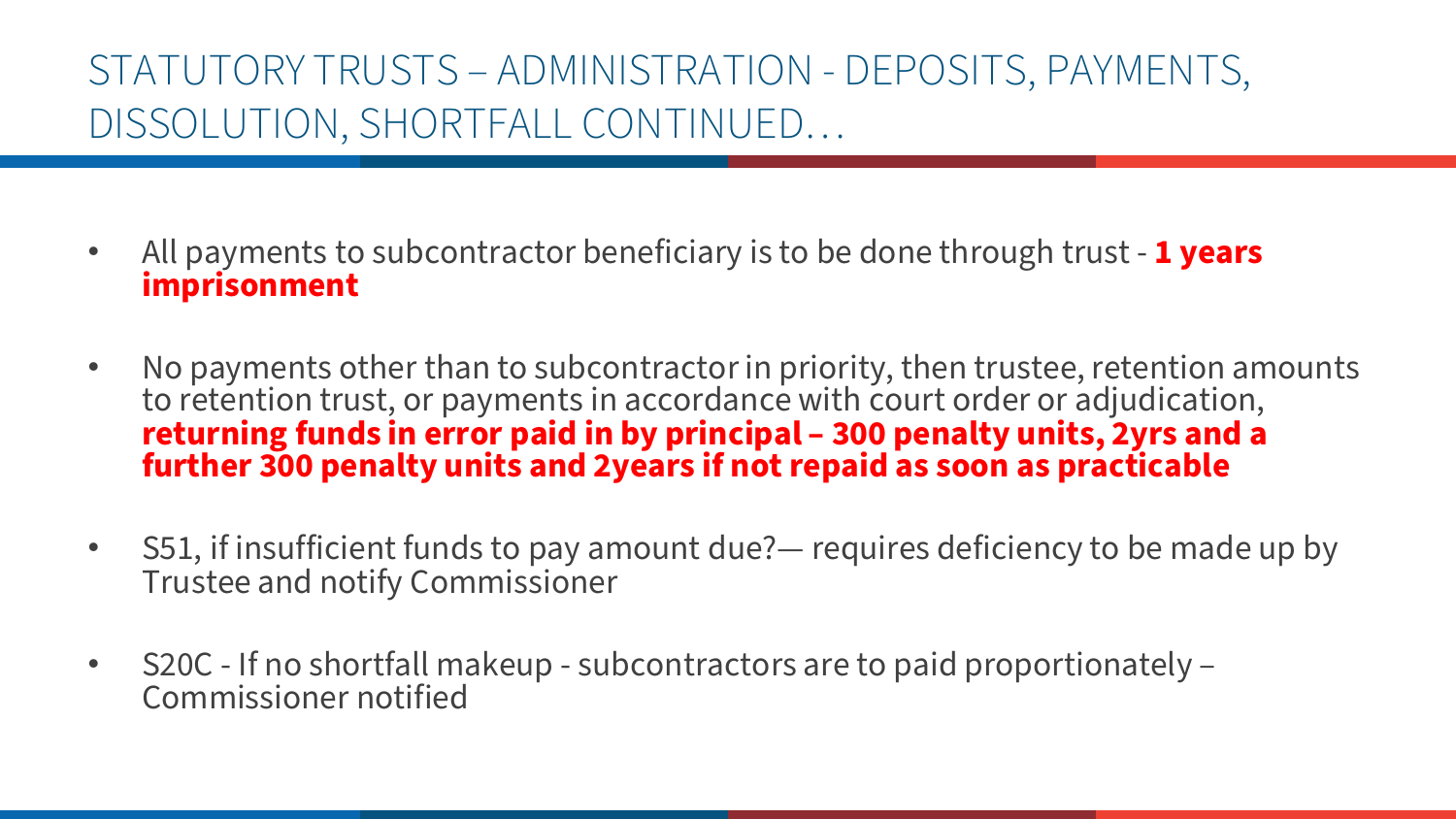#### STATUTORY TRUSTS – ADMINISTRATION - DEPOSITS, PAYMENTS, DISSOLUTION, SHORTFALL CONTINUED…

#### **Ending Trust**

- S21 can only dissolve trust if no more beneficiaries and paid all amounts liable to pay, or only maintenance work left
- Notify Commissioner

#### **Notices**

- S23 Beneficiaries must be notified that project trust to be used
- Within 10 business days after establishment or if already established before subcontract entered into
- 23A Must notify beneficiaries of withdrawals amounting to payments to any subcontractor beneficiary, and deposits to retention trust as it relates to beneficiary - within 5 business days
- S24 if contracting party ought reasonably to know that beneficiary is related entity to contracted party notify commissioner. Liability also on contracted party - s25
- Contracting party must report non opening project trust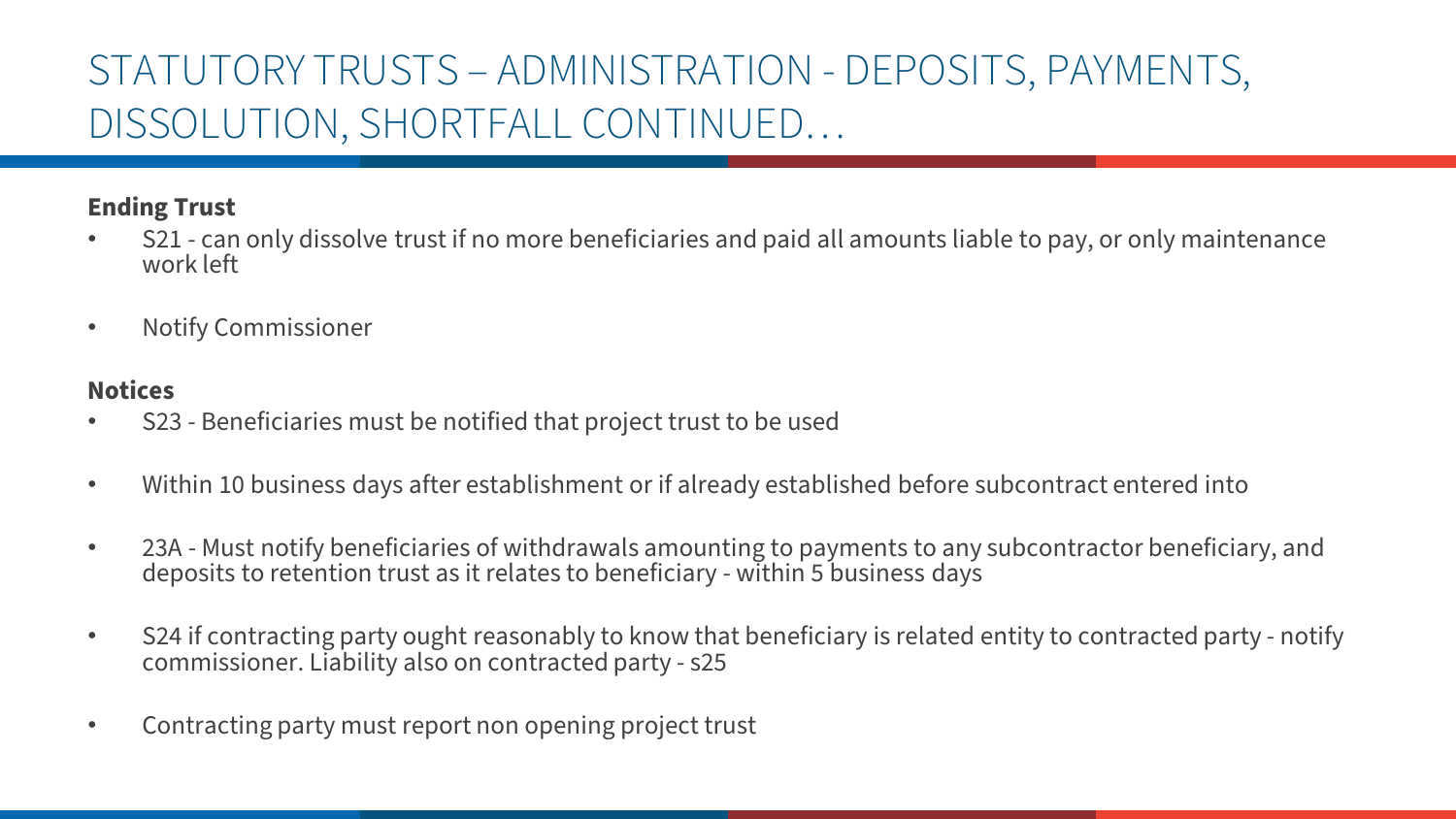#### STATUTORY TRUSTS – ADMINISTRATION - DEPOSITS, PAYMENTS, DISSOLUTION, SHORTFALL CONTINUED…

#### **Information Request**

- S23B Beneficiary can request information that relates to its entries to include statement of balance, copy transactions, and any trust records, a copy of "supporting statements" given to contracting party
- Must be given within 10 business days unless information already available or has not changed since previously given

#### **RETENTION TRUST ACCOUNT, ADMIN, CHARGES**

- Establishment on withholding retention amount from payment
- Funds in trust subject to a charge in favour of subcontractor
- If requirement for payment under contract charge released to extent required
- Also declared to be statutory interest under PPSA
- Only one retention trust account required for all subcontractors but penalty of **500 units** if fail to open before withhold funds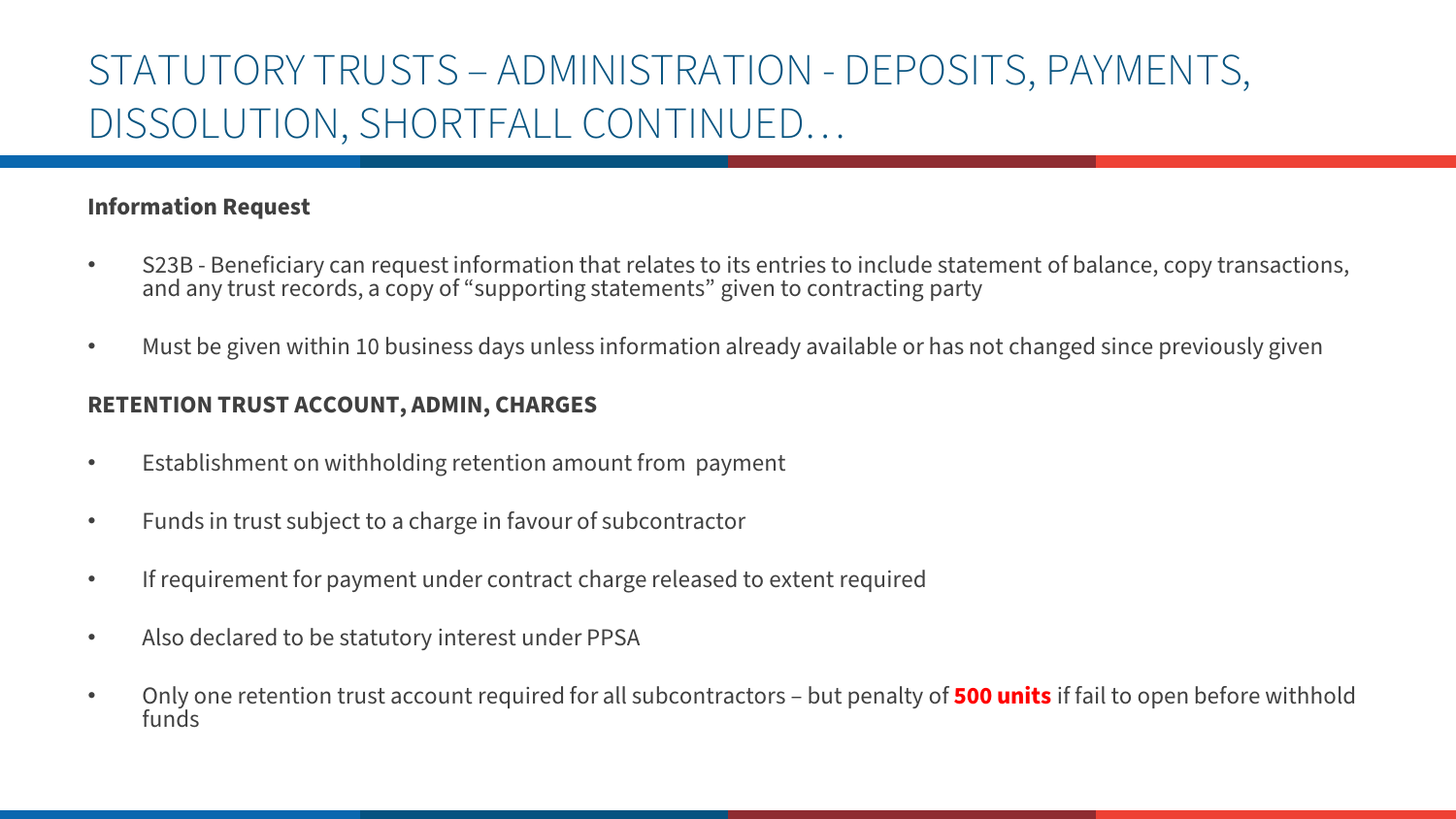### RETENTION TRUST ACCOUNT, ADMIN, CHARGES CONTINUED…

- 34A must name a/c with at least trustees name and "trust"
- Similar requirements and penalties as to Project Trusts (Financial Institutions, notices, deposits)
- S36 Limited nature of withdrawals only money to trustee if for defects rectification, paying for omissions, or otherwise to secure performance and only after end of DLP **(300 penalty units or 2 years.)**
- Information is to pass up and down line as to whether a trust account for retention is required, deposits and withdrawals
- S40B Requests can be made for information by beneficiaries, seeking statement of balance, copies of trust records and copies of transactions effecting balances of trust accounts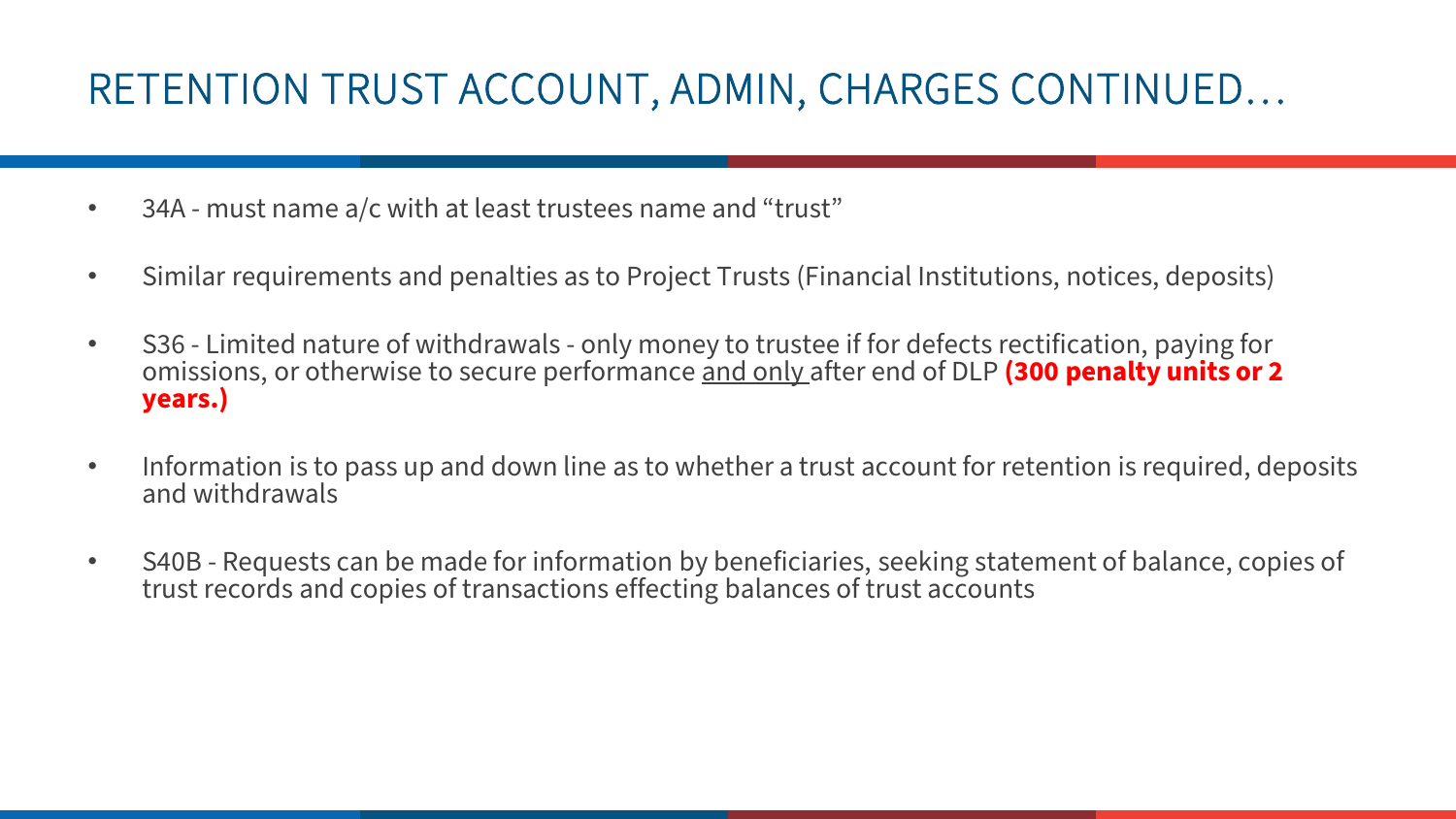

- Must nominate person responsible for administering
	- Notify if ceased
	- Notify of new appointment
- Must undergo retention trust training
	- Reg's may exempt
	- Extend time to complete
- Trustee to pay costs of training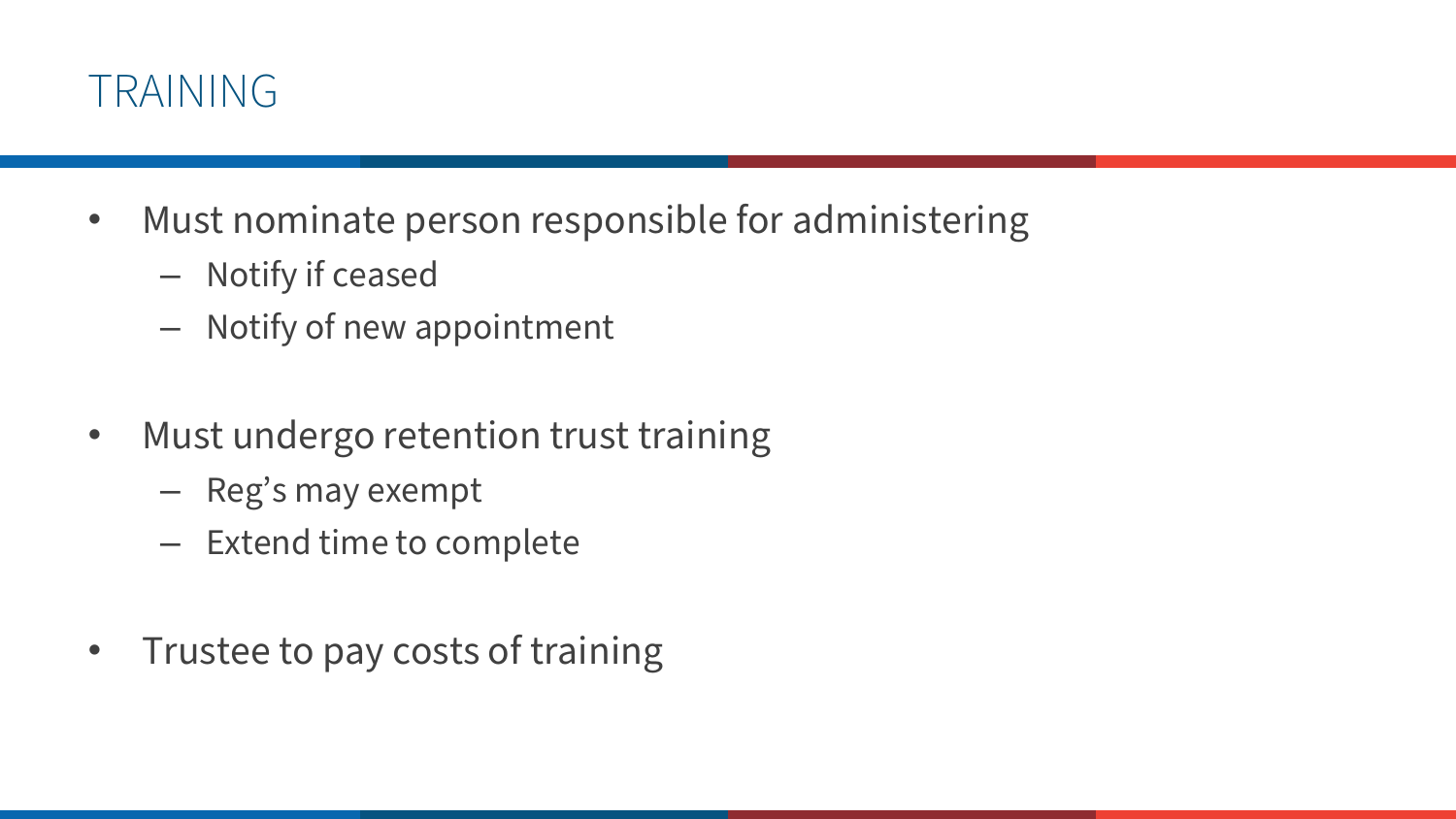# POWERS OBLIGATIONS AND RESTRICTIONS ON TRUSTEES

- Trust amount unavailable to trustee for payment of other debts or execution of process
- Cannot invest
- Can't charge a fee for administration/can't recover fees
- Entitled to interest once every 12 months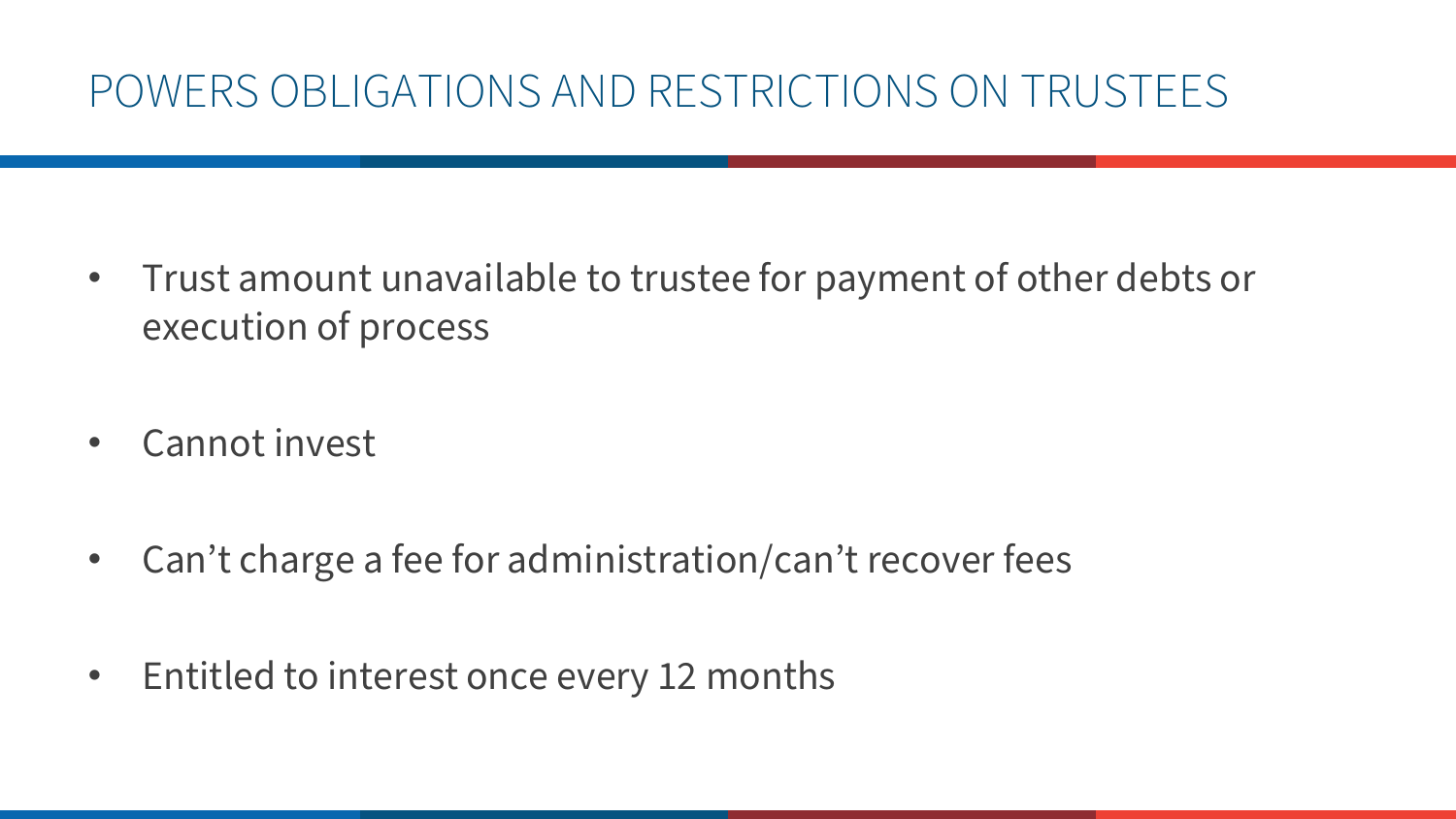# POWERS OBLIGATIONS AND RESTRICTIONS ON TRUSTEES

- **S51E** Trustee liable for default of Agent or Nominees
- **S51E**  Trustee power to delegate but bound by actions of delegates unless actual notice no authorisation
- **S56B** Principles of equity will apply unless inconsistent
	- Strict liability usually if breach of trust
	- Must restore trust as if breach not committed
	- Applies even if breach is a result of dishonesty or breach by a third party
	- As long as casual connection between breach of trust and loss.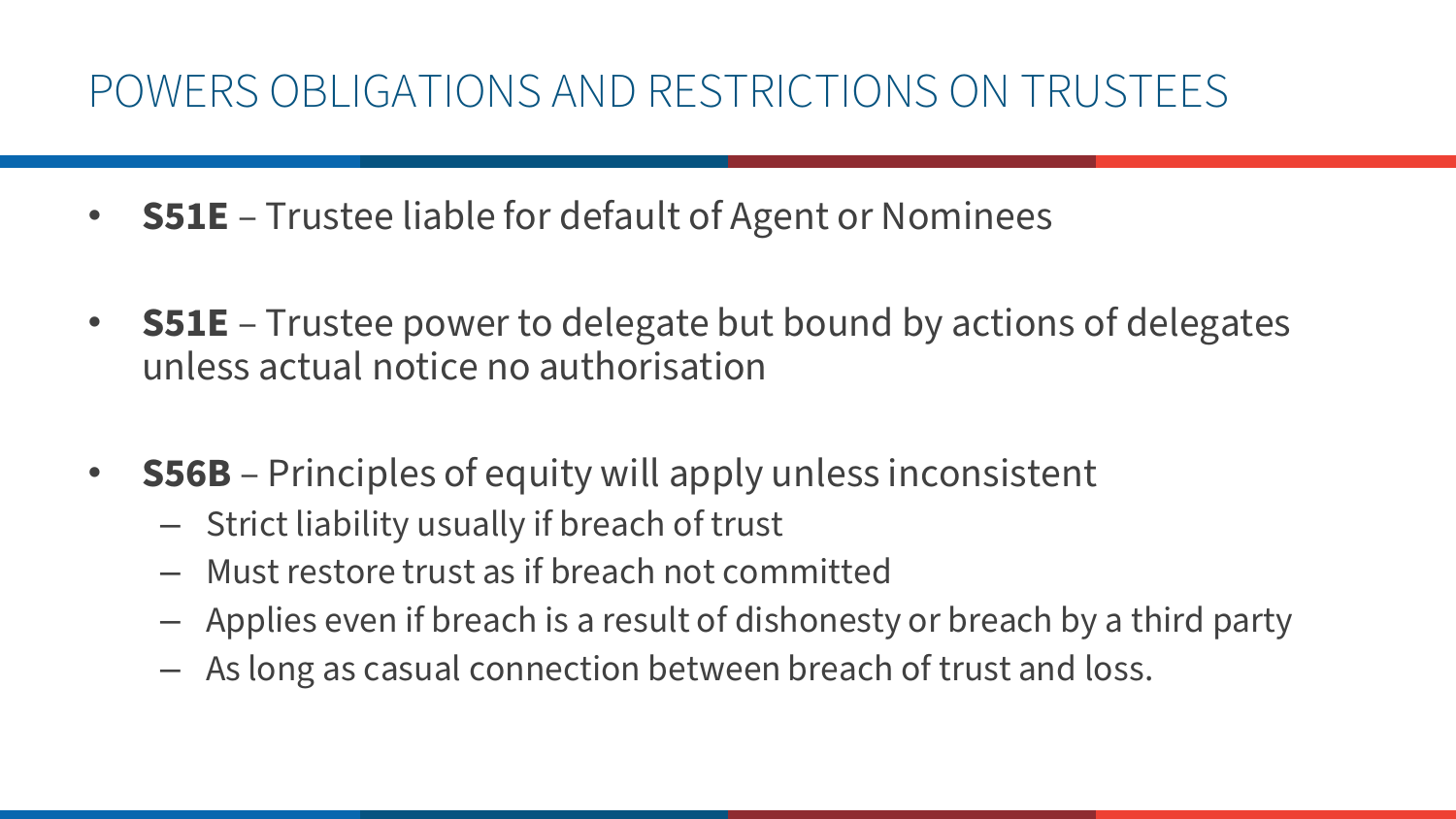

- Requires monthly bank reconciliation to be completed 15 business days after month end
- Can require information in as little as 5 days from anybody who may have information **100 penalty units**
- Can freeze accounts if MFR breaches, suspension, suspects trust not being used as intended, a contract is terminated, there is insolvency
- Can direct trustee to provide an account review report
	- Auditors opinion within 20 business days
	- Whether complied with Act
- Can apply for directions concerning funds held in trust
- Can appoint a Special Investigator funded by trustee if contravened Act
- Can discipline accountants appointed to review trust accounts and deliver review reports can exclude for up to 3 years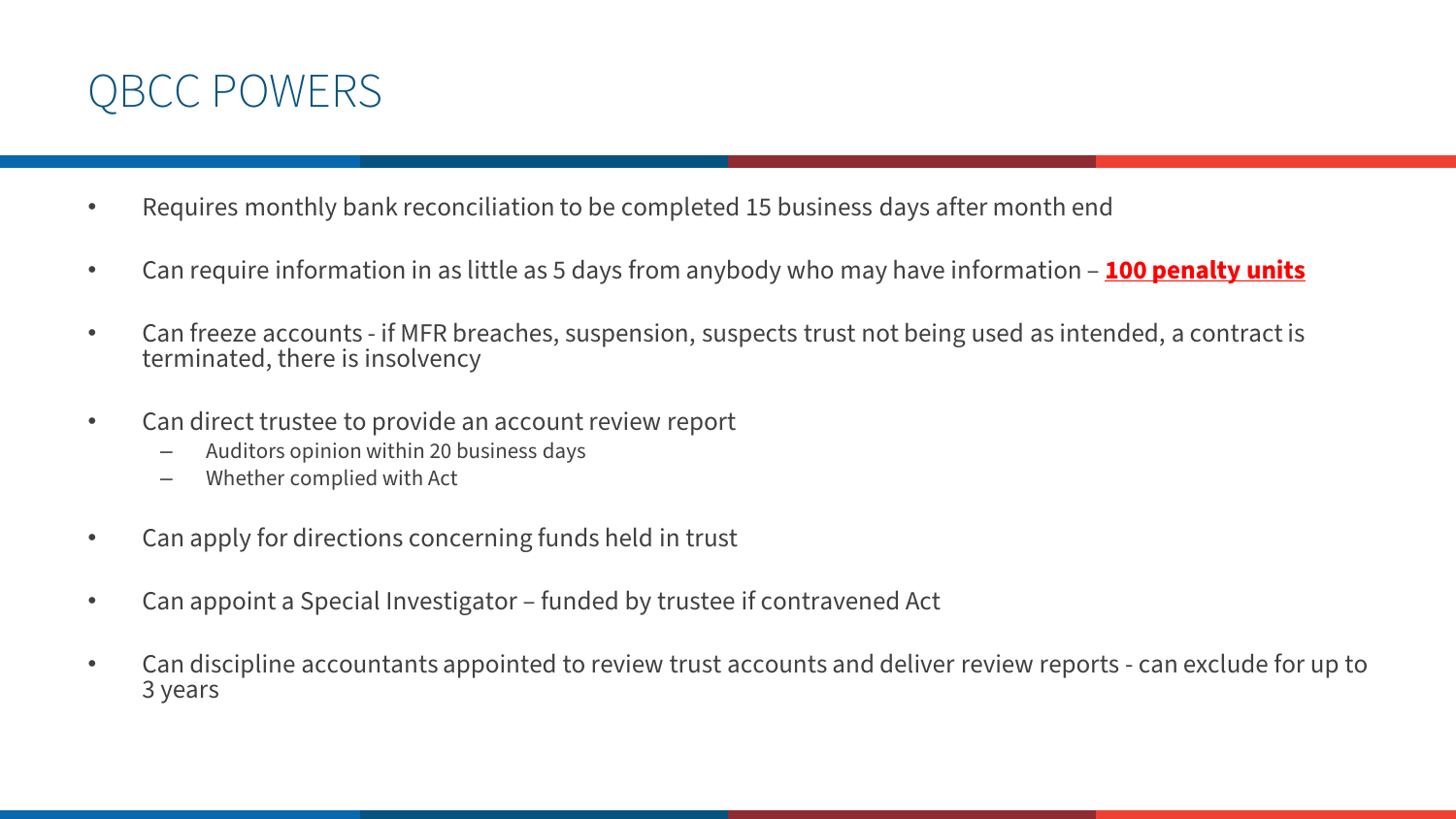#### **S57 - Requires review reports by auditors**

- For period prescribed
- **200 penalty units** for <u>1 year imprisonment</u> if don't engage

#### **S56 – Security under PPSA**

- Both trusts statutory interests s73(2) PPSA
- Priority over all other security interests

#### **S58A - PERSONAL LIABILITY OF EXECUTIVES**

- Applies to persons "concerned with or takes part in, the corporations management"
- Applies if did not take all reasonable steps to ensure corporation did not engage in conduct constituting offence. Penalty is that which would be maximum for an individual.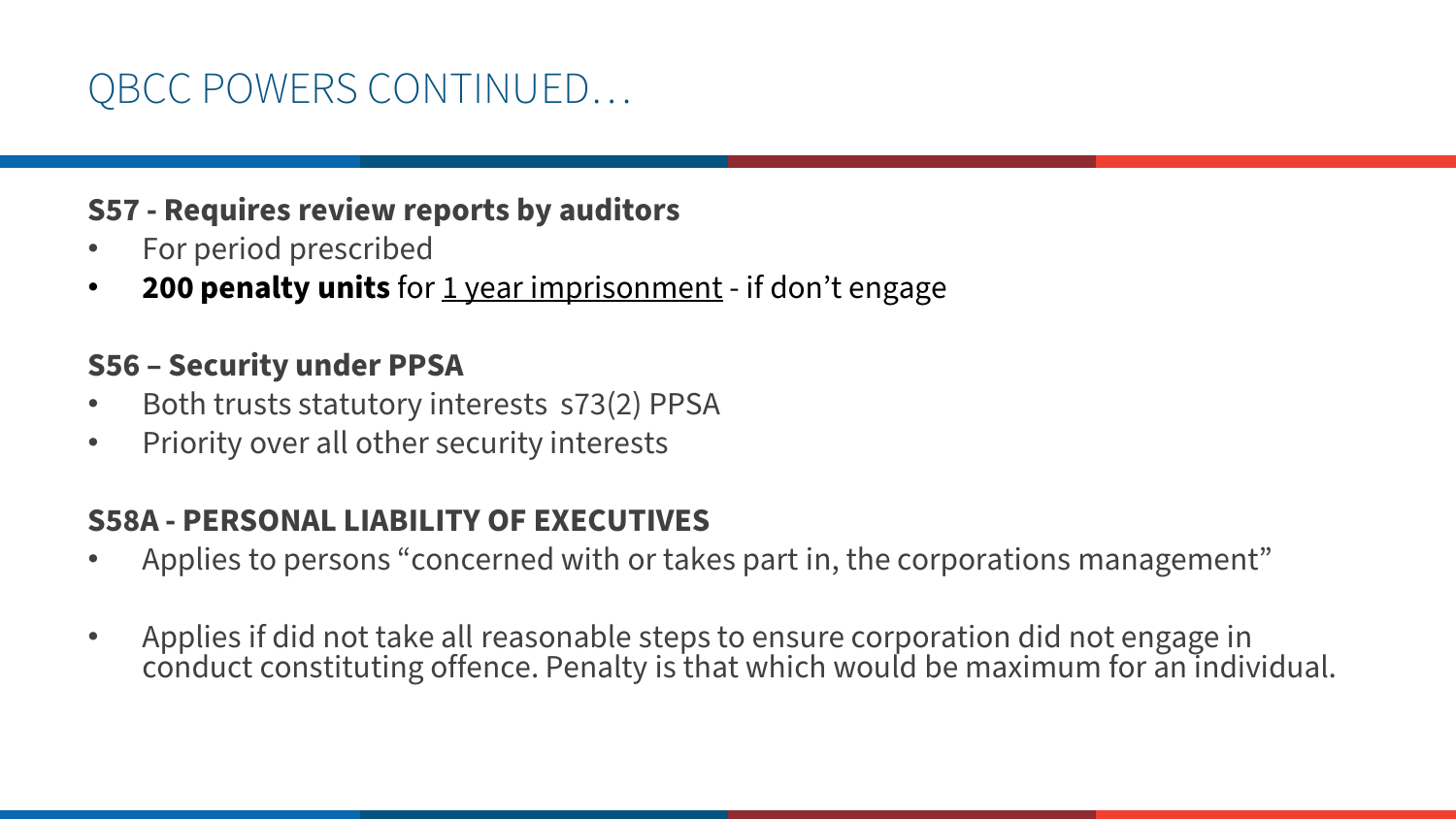# PERSONAL LIABILITY OF EXECUTIVES

| Only applies to offences to do with:- |  |  |
|---------------------------------------|--|--|
| $\bullet$ .                           |  |  |
| $\bullet$                             |  |  |
| $\bullet$                             |  |  |
| $\bullet$                             |  |  |
| $\bullet$                             |  |  |
| $\bullet$                             |  |  |
| $\bullet$                             |  |  |
| $\bullet$                             |  |  |
|                                       |  |  |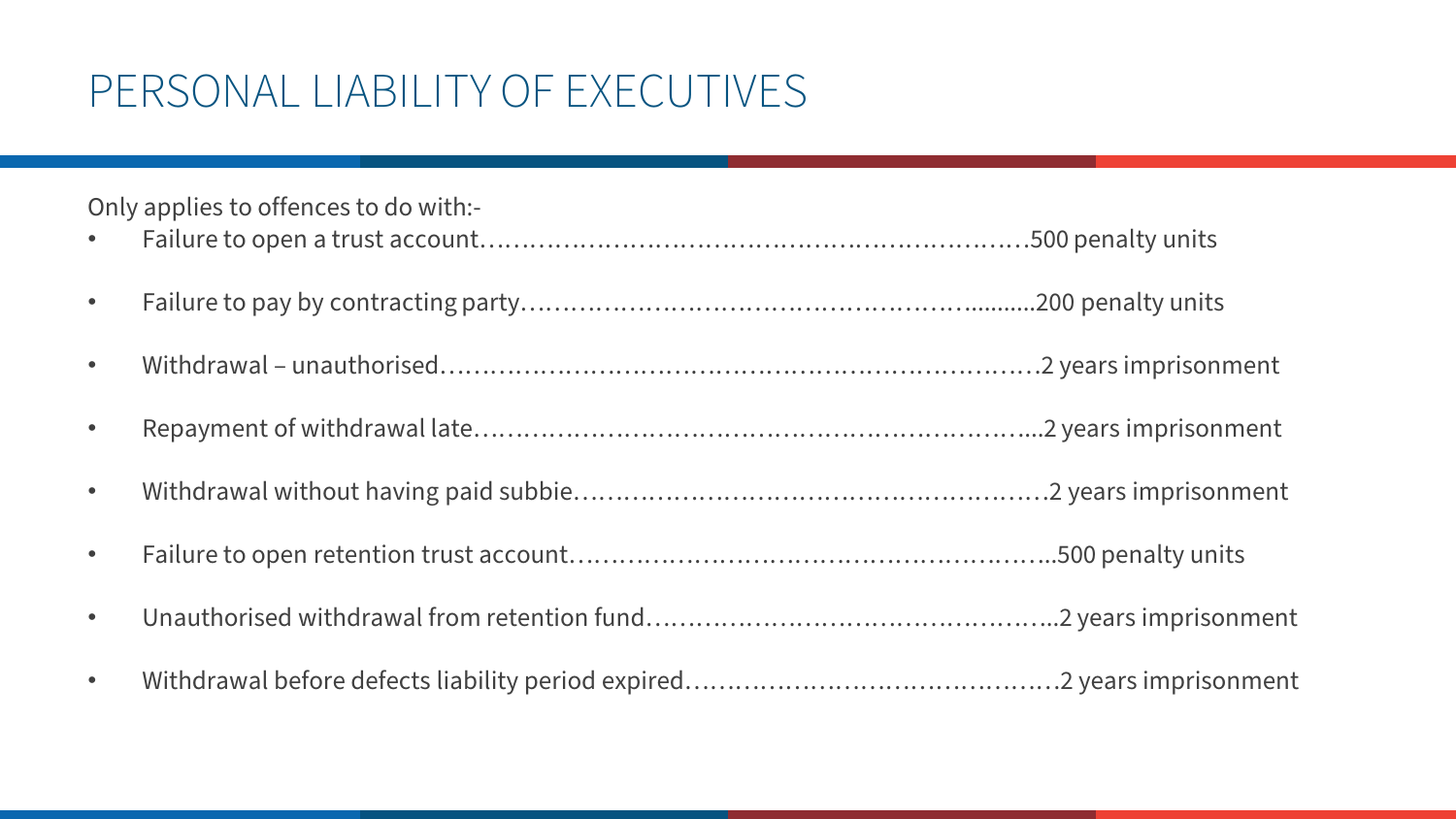#### PERSONAL LIABILITY OF EXECUTIVES CONTINUED…

As to whether or not all reasonable steps taken court will consider:

- Whether knew or should have known the corporations conduct constituting the offence
- Whether officer in a position to influence the corporations conduct

#### **S. 53BA, BB QBCC Act**

- New liability for Executive Officer (wide definition) and partner who are unlicenced to exercise due diligence to ensure compliance by Licensee of MFR provision
	- 1st offence 250PU
	- 2nd offence 300 PU
	- 3rd offence 1 year imprisonment

"Due Diligence" includes reasonable steps:-

- keep up to date knowledge obligations and requirements
- understand nature of Licencees Activities and Financial Management
- ensure appropriate resources to ensure MFR met
- to verify the provision use of resources and processes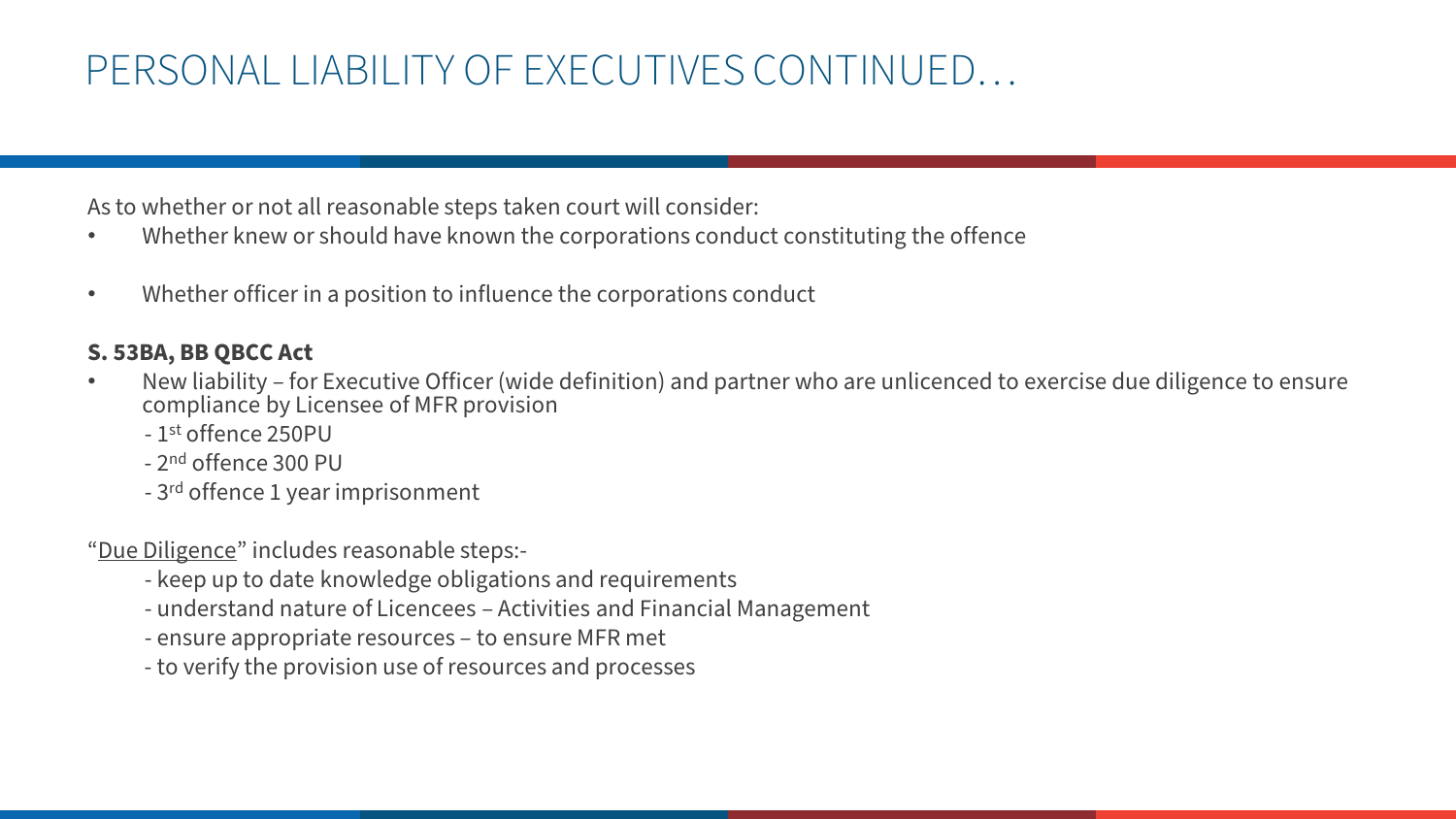### AMENDMENT TO S75

- Applies only to claim made by head contractor as against principle
- Requires supporting statement
	- Declaration all subbies paid or
	- Detail of each subbie not paid in full, name, what owed, details of payment claim, date works carried out, reasons why not paid in full and that all other subbies paid in full.
- If not accompanying does not effect validity of payment claim
- If false or misleading offence **100 penalty units**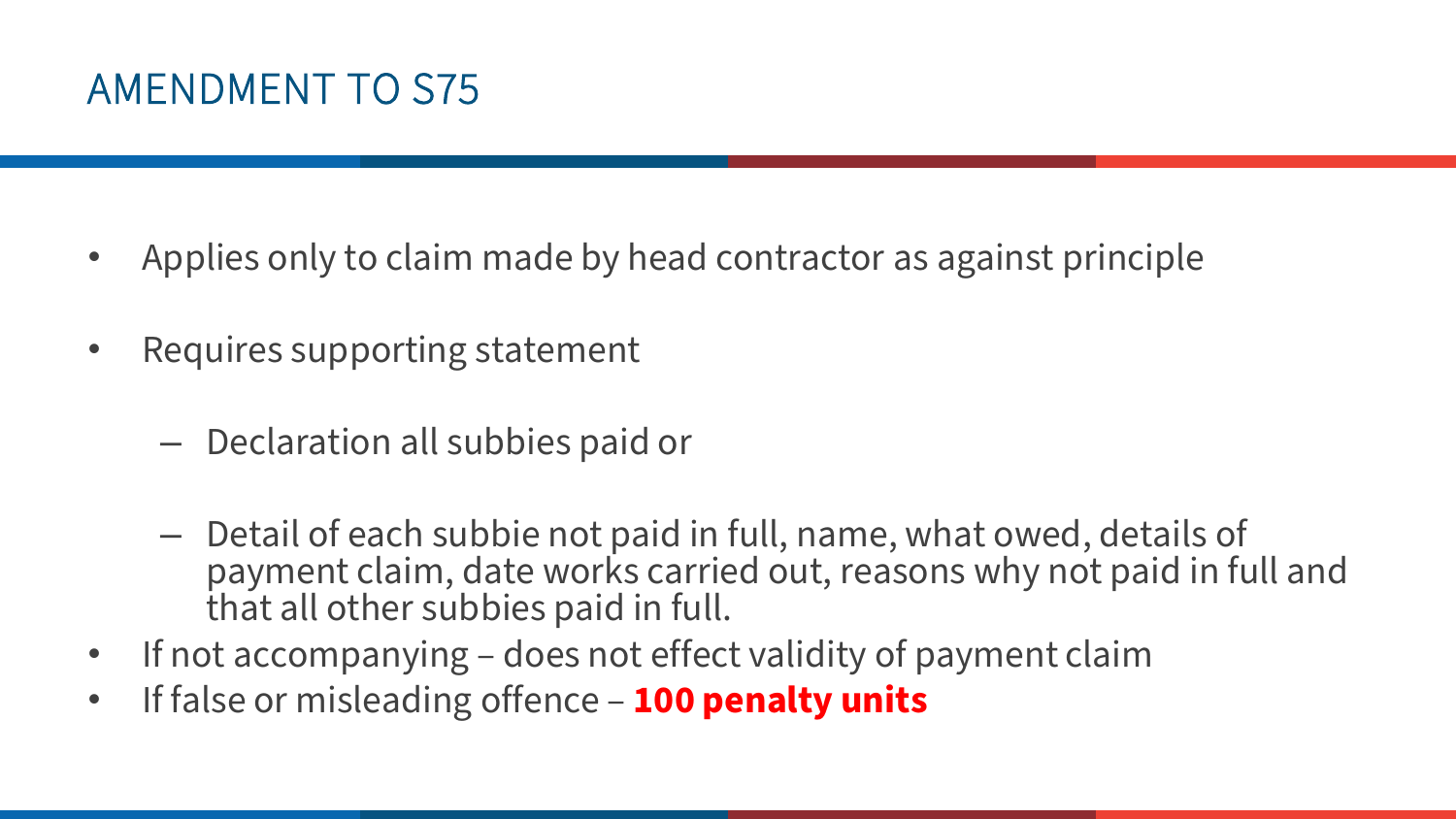### WITHHOLDING PAYMENT – S97A - H

- Applies if beneficiary of an adjudicated decision, and not been paid
- Can apply between head contractor, principle and financier
- Can on notice require a party higher in contractual chain to retain enough funds to cover adjudicated amount, so long as out of a "related amount payable to the respondent"
- The monies otherwise payable to the respondent from which funds are to be withheld must be for work or goods and services to which the adjudicated amount relates.
- Must retain adjudicated amount or the related amount payable to respondent whichever is lesser amount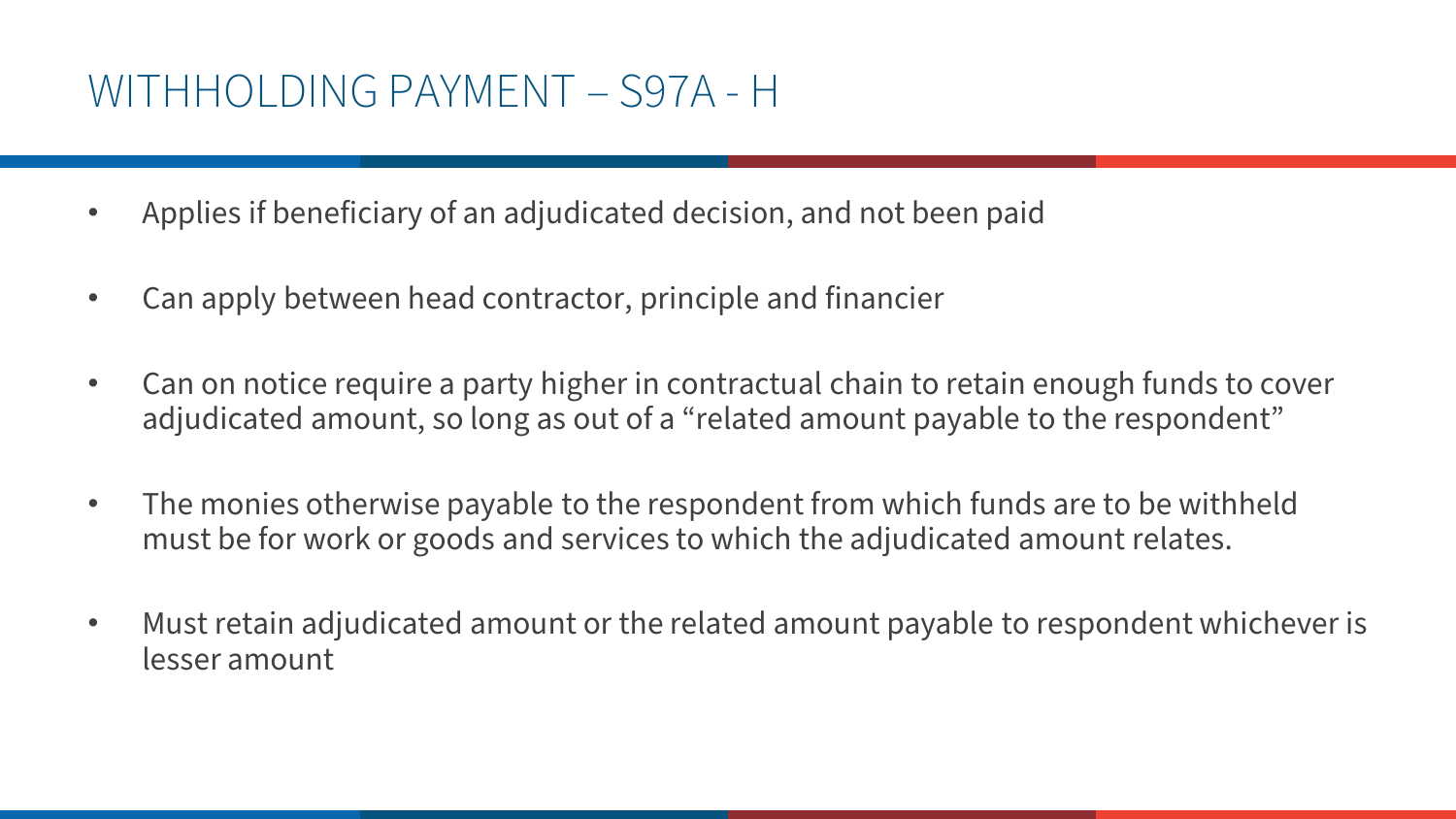### WITHHOLDING PAYMENTS CONTINUED…

- Must withhold until claimant paid adjudicated amount
	- S97E "Defence" to any claim by contracted party
- Higher party jointly and severally liable to the extent adjudicated amount not paid
- HP can recover from respondent as a debt any amount claimant recovers from HP
- While obligation to provide information as to identity of higher party —always a problem
- Amount held by HP is subject to a charge in favour of claimant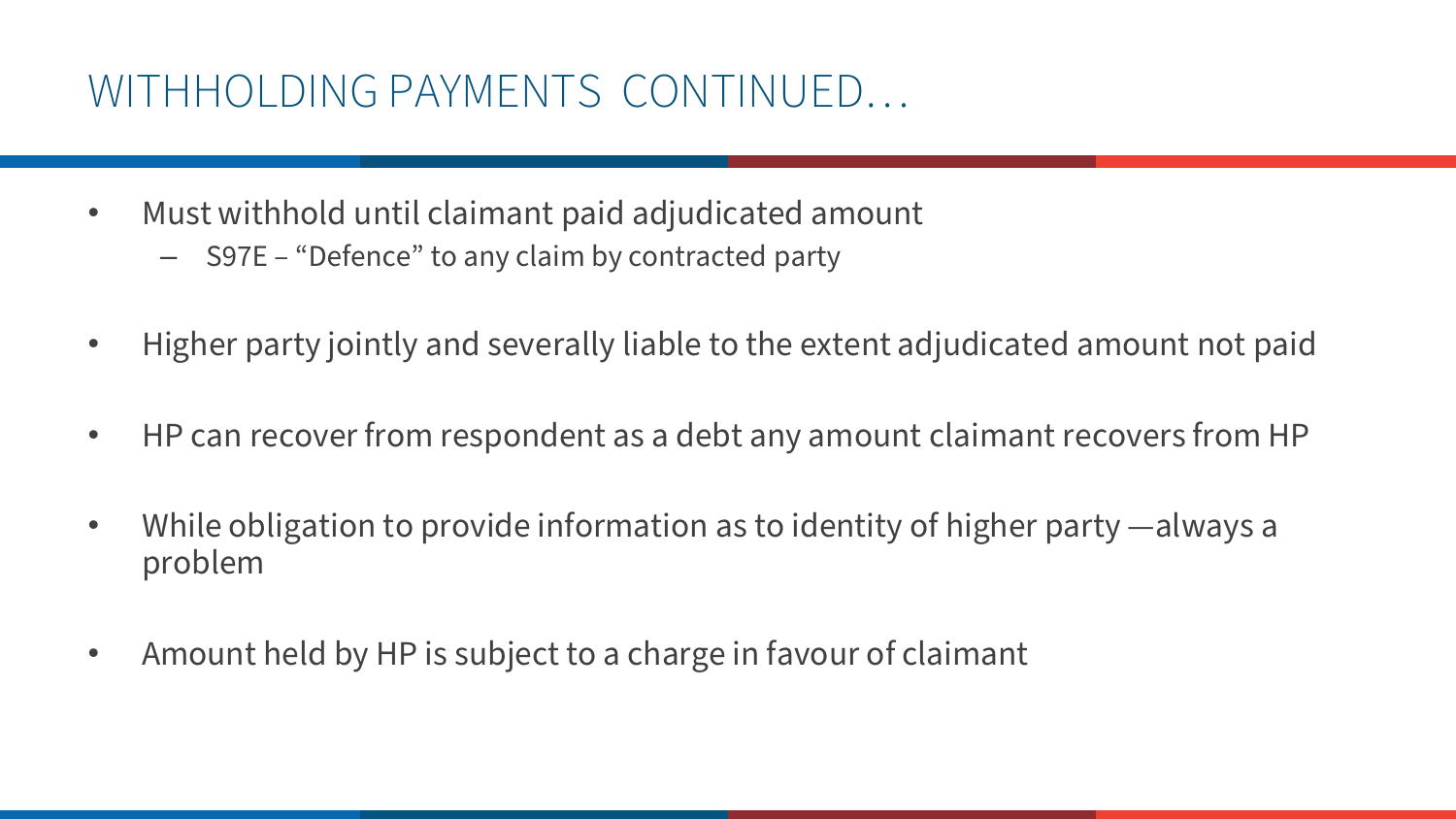### CHARGE OVER PROPERTY – S100A - H

- Applies if head contractor is holder of a judgement after adjudication and not paid, and the respondent or related entity is registered owner of property where works carried out.
- Can request a charge be registered over land to the value of outstanding judgement – which lasts 24 months and can be extended by court order for only a further 24 months.
- Can apply to court to sell property to satisfy charge and costs of sale and seeking orders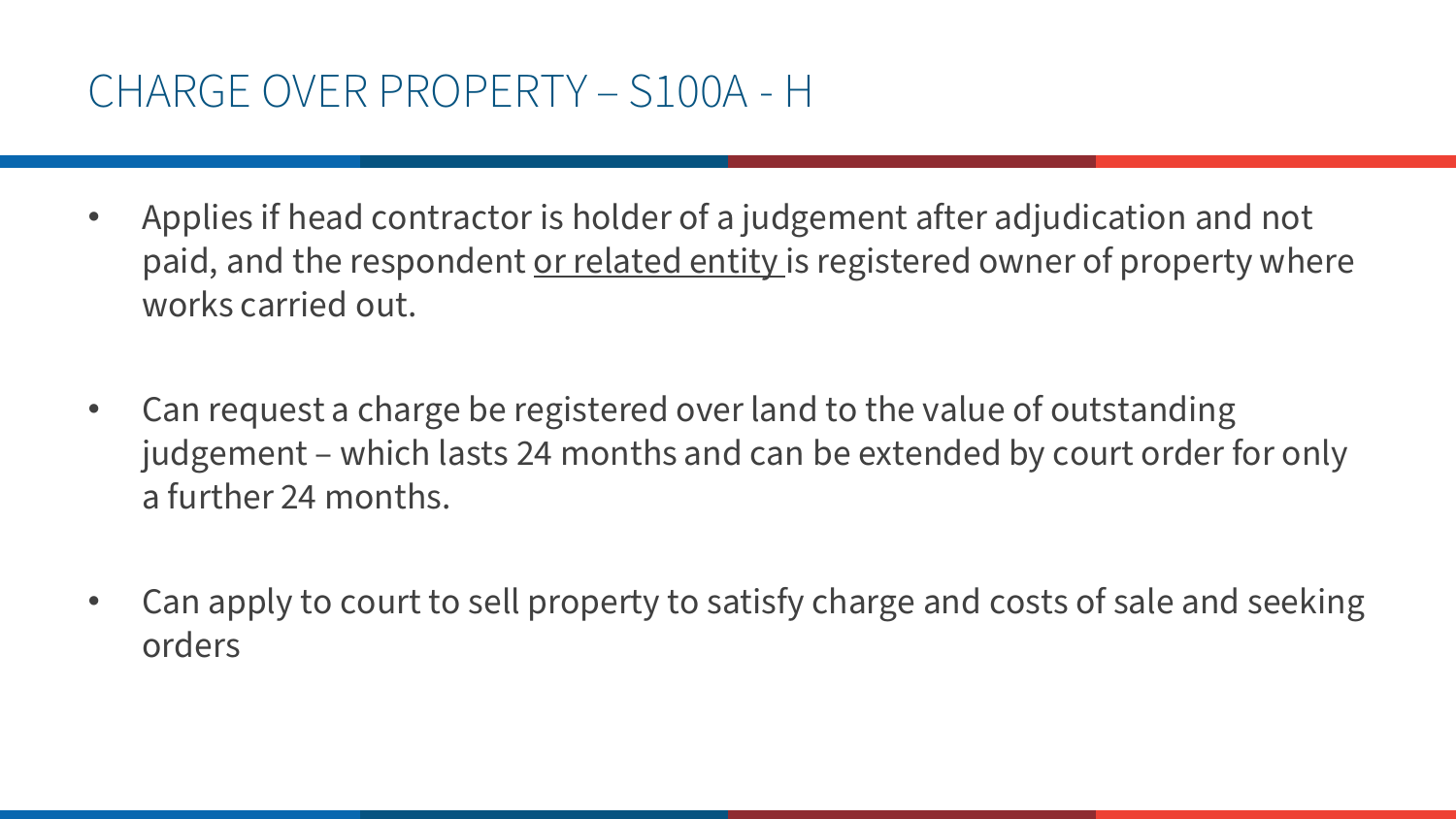## CHARGE OVER PROPERTY CONTINUED…

• Funds paid firstly for costs of sale and application, encumbrances in order of priority including charge, balance to owner

#### **SECTION 10A**

- "Related Entity" family member, goes as far as grandchildren, grandparents , spouses of, and everything in between
	- Company and individual individual or a member of family is a majority shareholder, director or sect of the corporation or a related body corporate of the corporation or has an interest of 50% or more in the corporation
	- Individual and trustee individual or related entity under another provision of section is a beneficiary of the trust
	- Goes on to extensively cover related bodies corporate as per Corporations Act, corporations and trustees, two or more trusts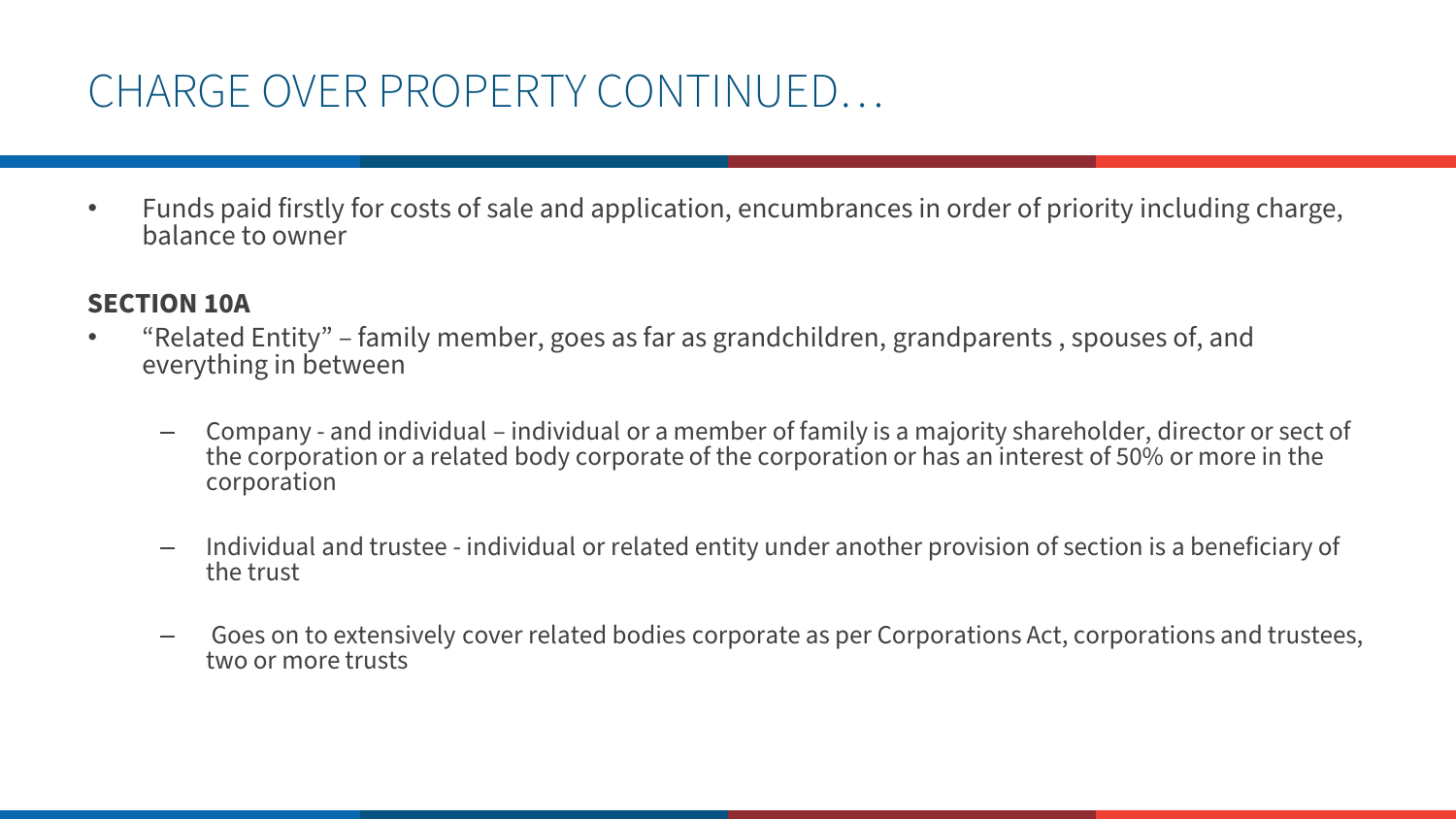#### AMENDMENTS TO SECURITY OF PAYMENT PROVISIONS AND QBCC ACT

- S42E up until amendments a party to a building contract … "must not, without reasonable excuse, cause another party to the building contract to suffer a significant financial loss because the person deliberately avoids complying with, or fails to comply with the contract"
- Now proposed "must not without reasonable excuse, cause another party to the building contract to suffer a significant financial loss because of the persons deliberate noncompliance with the contract."
- (Note included clarifies onus on defendant to prove reasonable excuse on balance of probabilities)
	- QBCC argues easier to prosecute
- Prosecution time limit generally extended to 3 years from 2 years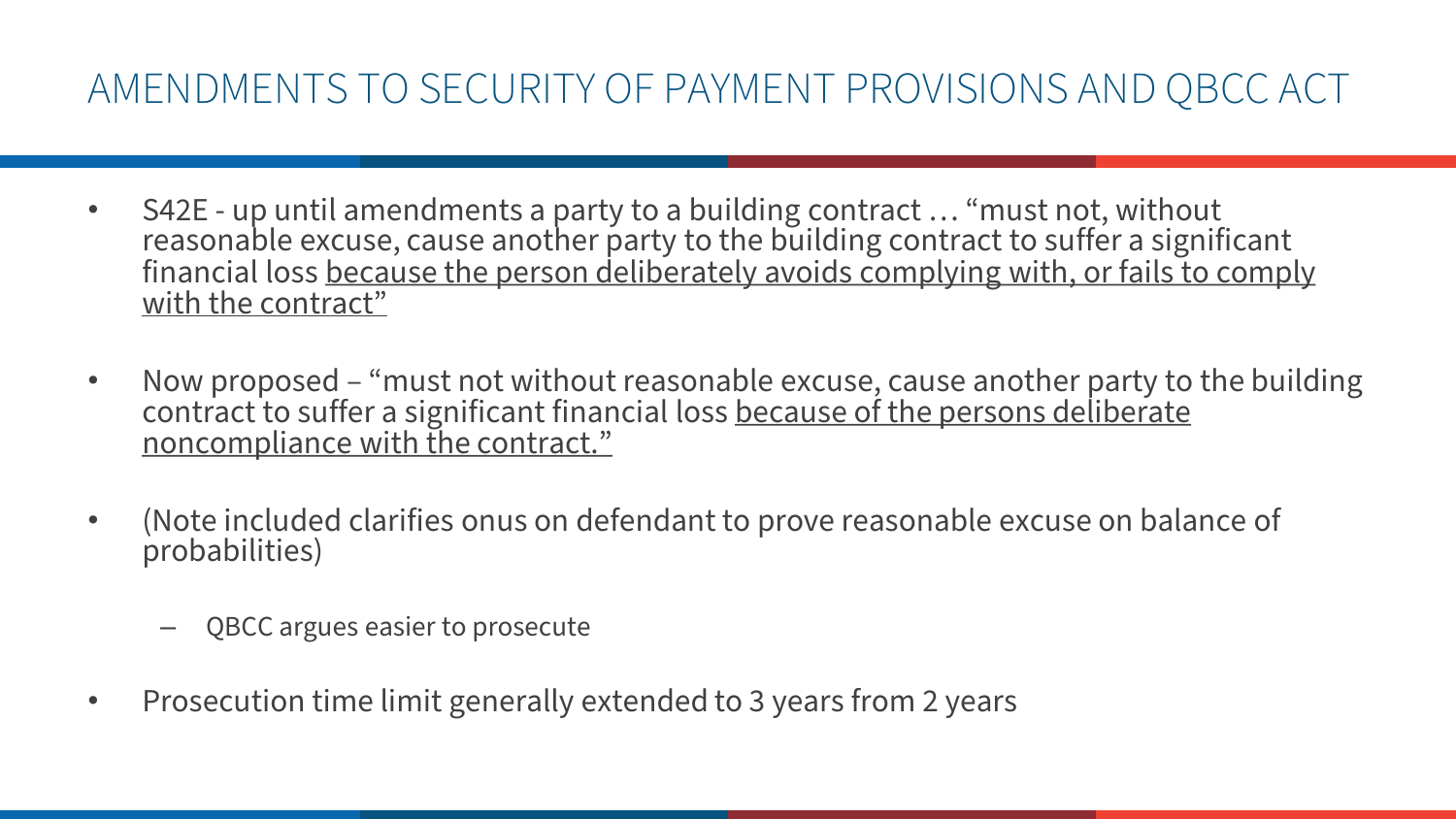#### AMENDMENTS TO SECURITY OF PAYMENT PROVISIONS AND QBCC ACT CONTINUED…

#### **Excluded individual supervisors licence**

- If excluded individual won't be able to hold a site supervisors licence any longer
- When operative said to apply from proclamation
- Need to be clear whether any site supervisors are excluded search QBCC can be **1000 penalty units** if not supervised by appropriately licensed individual
- Other amendments make a factor in determining whether applicant for a nominee's licence, contractors licence or site supervisors licence are fit and proper
	- Whether a suspended or cancelled licence interstate or in New Zealand
- Harder to search and need to know history